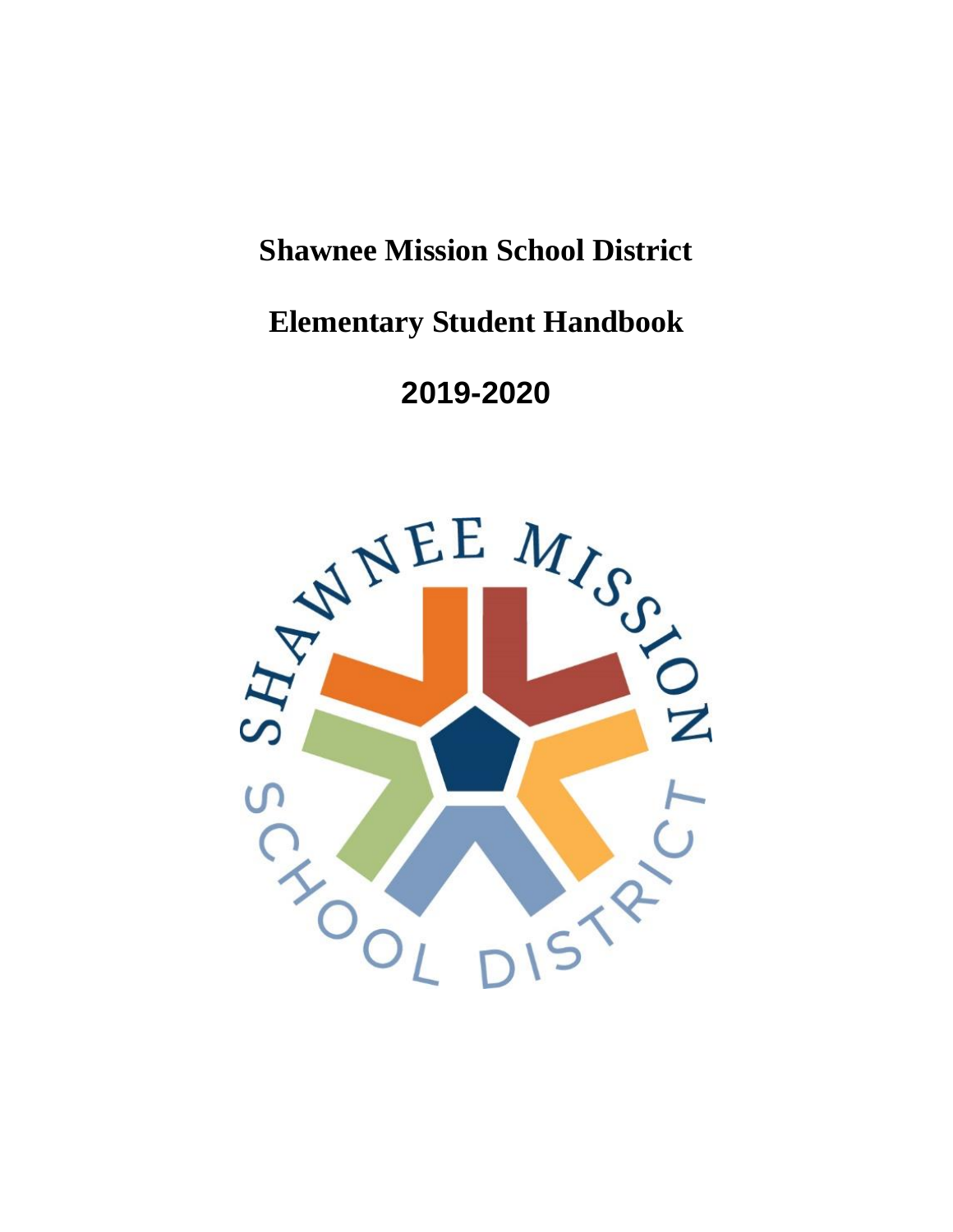# **Table of Contents**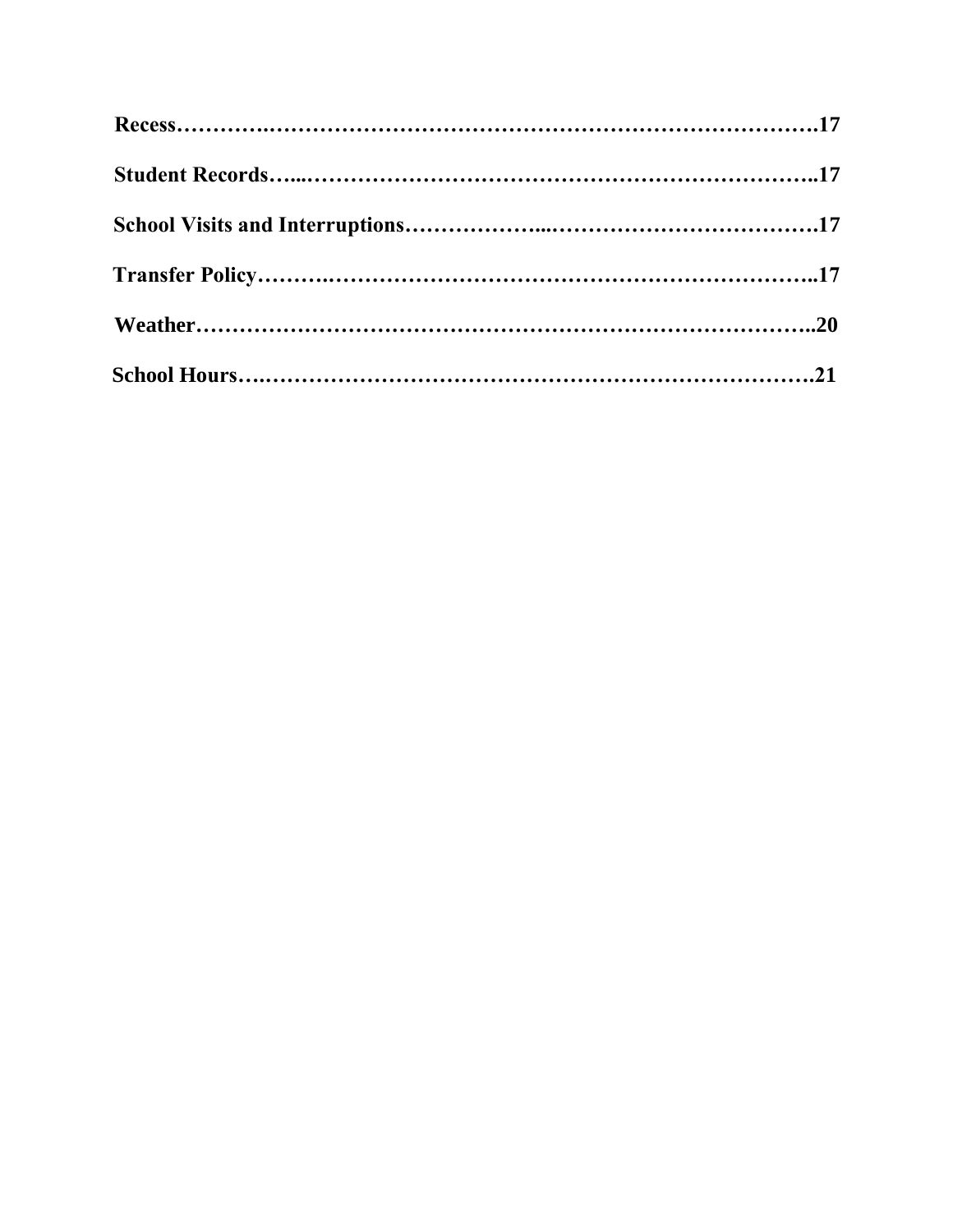# **PHILOSOPHY OF EDUCATION**

The Shawnee Mission School District will provide comprehensive education in a secure environment of cooperation and mutual respect among students, faculty, families, and the community.

Our curriculum will provide a rigorous academic challenge and reflect current knowledge of students and how they learn. Students will be offered an educational program appropriate for their needs, interests, and abilities. They will be taught the skills needed for successful living in a changing world.

The school, family, and community will work together to enable students to develop selfconfidence, self-discipline, the ability to work cooperatively with others, aesthetic awareness, recognition of the inevitability of change, and a commitment to learning throughout life.

All students need to understand their individual rights, that responsibilities accompany those rights, and the heritage that assures those rights and responsibilities.

First approved by the Board of Education January 12, 1976 Revised May 10, 1999

## **NOTICE OF NON-DISCRIMINATION POLICY**

The Shawnee Mission Unified School District No. 512 believes in the principle and practice of equal opportunity under the law. Neither the board of education nor any employee of this school district shall illegally discriminate on the basis of race, creed, religion, color, national origin, ancestry, age, sex, disability, or any other statutorily prohibited basis. All policies and regulations of the board of education shall be enforced in compliance with this policy.

As a means of assuring equal employment opportunity in this school district, the board of education has adopted an Affirmative Action Plan. The board fully supports the provisions and requirements of Title IX of the Education Amendments of 1972, 20 U.S.C. Section 1681 et seq., prohibiting discrimination on the basis of sex in education programs and activities. The board further supports the provision of S 504 of the Rehabilitation Act of 1973, 20 U.S.C. Section 706 (P.L. 93-112), concerning treatment of disabled persons; and the provisions of the Education of the Handicapped Act, 20 U.S.C. Section 1401 et seq. (P.L. 94-142), concerning education of disabled children.

The board fully supports the provisions and requirements of the Title II Subtitle A of the Americans with Disabilities Act of 1990 (P.L. 101-336) which protects qualified individuals with disabilities from discrimination in the services, programs, or activities, including employment practices of Shawnee Mission Unified School District No. 512. This section of Title II also requires that qualified individuals with disabilities not be excluded from participating in or receiving the benefits of programs or activities provided by the school district. The district also fully supports and complies with the Boy Scouts of America Equal Access Act of 2001, 20 U.S.C. Section 7905, 34 C.F.R. Part 108.

The district does not discriminate in the admission or access to, or treatment of employment in its programs and activities. Any person believing that they have been discriminated against on the basis of disability should contact the district for a copy of their rights. Additionally, such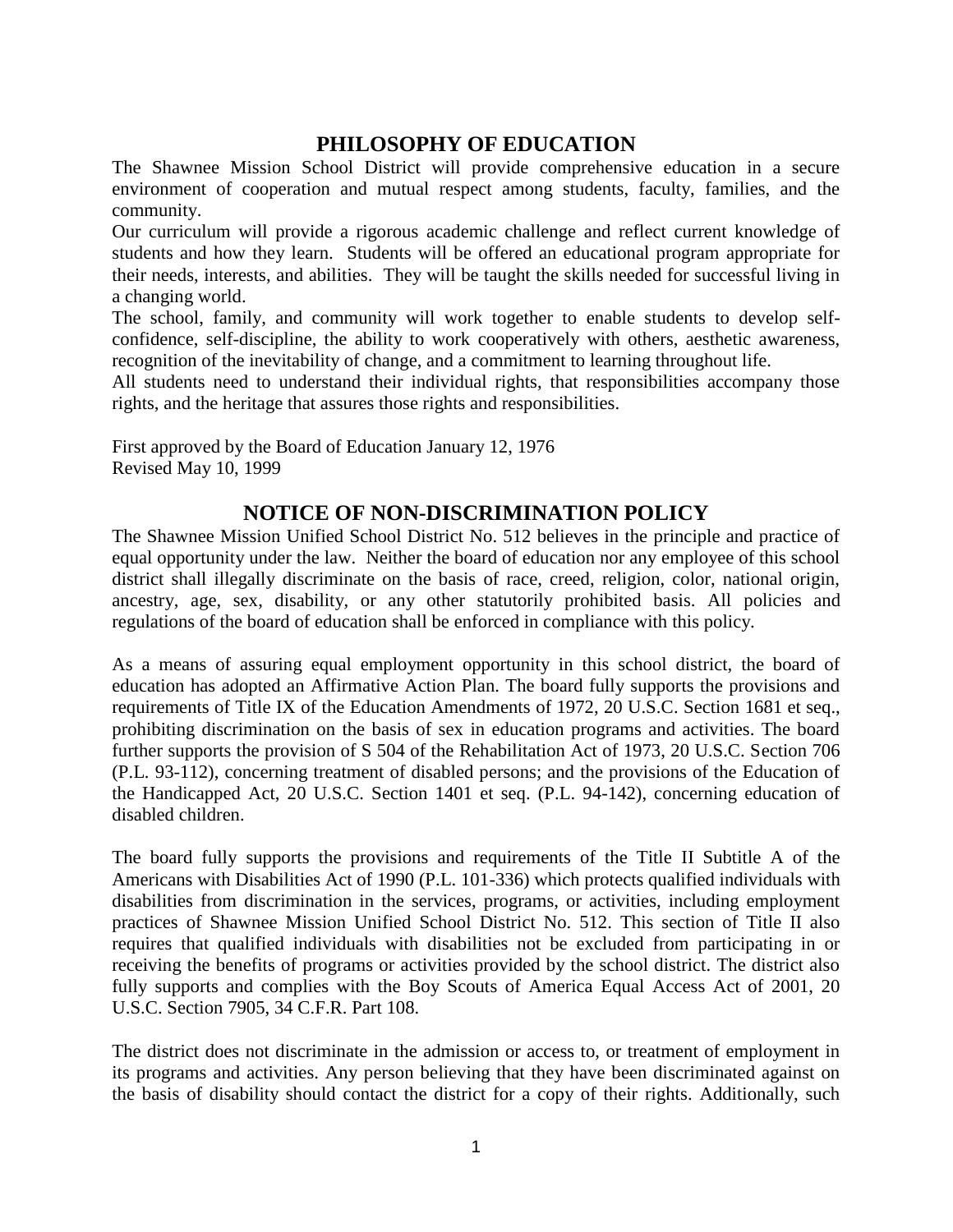persons may immediately contact the deputy superintendent, at 8200 W. 71<sup>st</sup> St., Shawnee Mission, KS 66204; telephone number 913-993-6200. The district is also committed to providing an environment free from harassment based on gender, race, creed, religion, color, national origin, ancestry, and age. Concerned persons may also contact the Office for Civil Rights, 1010 Walnut St., Ste. 320, Kansas City, MO 64106; Phone: 816-268-0550 or 877-521-2172 (TTY); and email; [OCR.KansasCity@ed.gov.](mailto:OCR.KansasCity@ed.gov)

## **504 INFORMATION**

[Click here to read the 504 Handbook.](https://resources.finalsite.net/images/v1529524449/smsdorg/i8mpqjqatk49zubr2unk/504handbookaddressupdated-June2018.pdf)

## **CODE OF CONDUCT**

The Shawnee Mission School District has the expectation that all interactions by staff, students, parents, and community members be conducted with professionalism, courtesy, dignity, and respect. This includes personal and private interactions as well as behaviors at any schoolsponsored activity, both on and off school grounds.

Behaviors that are prohibited include those that are coercive, intimidating, violent, or harassing. Examples of prohibited behavior include, but are not limited to, use of profanity, personally insulting remarks, attacks on a person's race, gender, nationality, religion, or behavior that disrupts learning or the safety of anyone in the environment. Such interactions could occur in telephone conversations, voice mail messages, face-to-face conversations, written letters, e-mail messages, or at public events.

The goal of these expectations is to maintain an environment that is ethical, legal, and nonabusive towards all parties.

## **ATTENDANCE (REVISED 2016-2017) Shawnee Mission K-12 Attendance Guidelines**

All students enrolled in the Shawnee Mission School District shall be required to attend school on a regular basis to provide students the opportunity to be successful. Daily attendance records shall be maintained for each student. Absences are at times unavoidable due to illness or family concerns. The Shawnee Mission K-12 guidelines represent an effort to be fair in dealing with absences and to encourage good attendance. Building principals are responsible for enforcing Kansas State Statutes and district attendance guidelines.

The Shawnee Mission School Board has approved six (6) reasons for students to be excused from school. The reasons are as follows:

- Personal illness. (Doctor/Dental/Medical appointments) The school may, with notice to the parent, require verification from a physician of absences due to reasons of health.
- Serious illness or death of a member of the family.
- Obligatory religious observances of the student's own faith.
- Emergency situation requiring immediate action.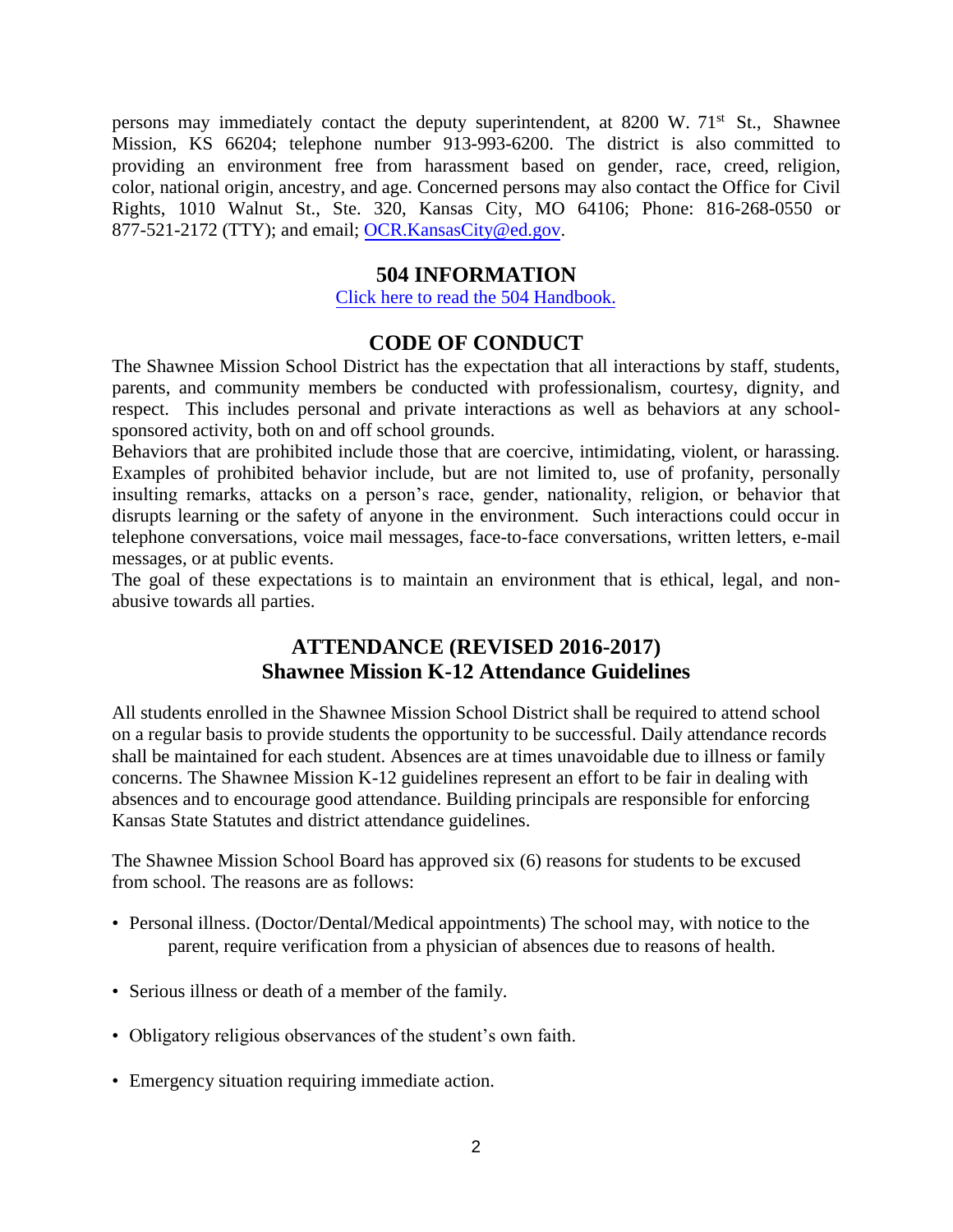- Participation in a Kansas State High School Activities Association activity, a districtapproved function, or a school-sponsored activity.
- An absence that has been requested in writing and approved in advance by the building administration. **Elementary attendance will be monitored from 8:10 until 3:10.**  Students are expected to attend school daily and arrive on time.
- Students will be counted tardy AM if they arrive between 8:10 and 8:45.
- Students will be counted tardy PM if they leave between 2:15 and 3:10.
- **At the elementary school level, ten tardies will be counted as 1 unexcused absence.**  Excessive tardies will be combined with other unexcused absences for truancy purposes.
- If a student arrives late or leaves early for up to three hours, or is gone for three hours during the day for an appointment described above it will be counted as a half-day excused absence. We encourage students to return to school as soon as possible from appointments during the school day. **Middle school is in session for 7 hours daily, from 8:45 to 3:45. High school is in attendance for 7 hours daily, from 7:40-2:40.**  Students are expected to attend school daily and arrive on time.

• At the secondary level any student arriving within the first ten minutes of a class period will be considered tardy. Arrival after that time will be recorded as an absence.

## **K-12 Reporting and Recording of Absences**

- An **unexcused absence** is one that has been classified as such by the building administration. An absence will be classified unexcused if it does not fit one of the board's six stated reasons for excusable absence or if the parent or legal guardian does not follow the building attendance procedure.
- Parents or legal guardians are expected to call the building's attendance line to report daily absences, late arrivals, or early dismissals. If a call is not received, school personnel will attempt to contact the parent. If no contact is made within 48 hours, the absence will be counted as unexcused.
- Absences by parent request for family and personal reasons are acceptable provided arrangements are made through the building principal in advance of the absence. These absences will count toward total absences. Students are responsible to complete all makeup work. Students are encouraged to complete work prior to absences when possible.
- Students with excessive absences are at risk of losing credit and/or not mastering grade level standards.
- When a student has reached **7 absences** during the school year, the parents will be sent a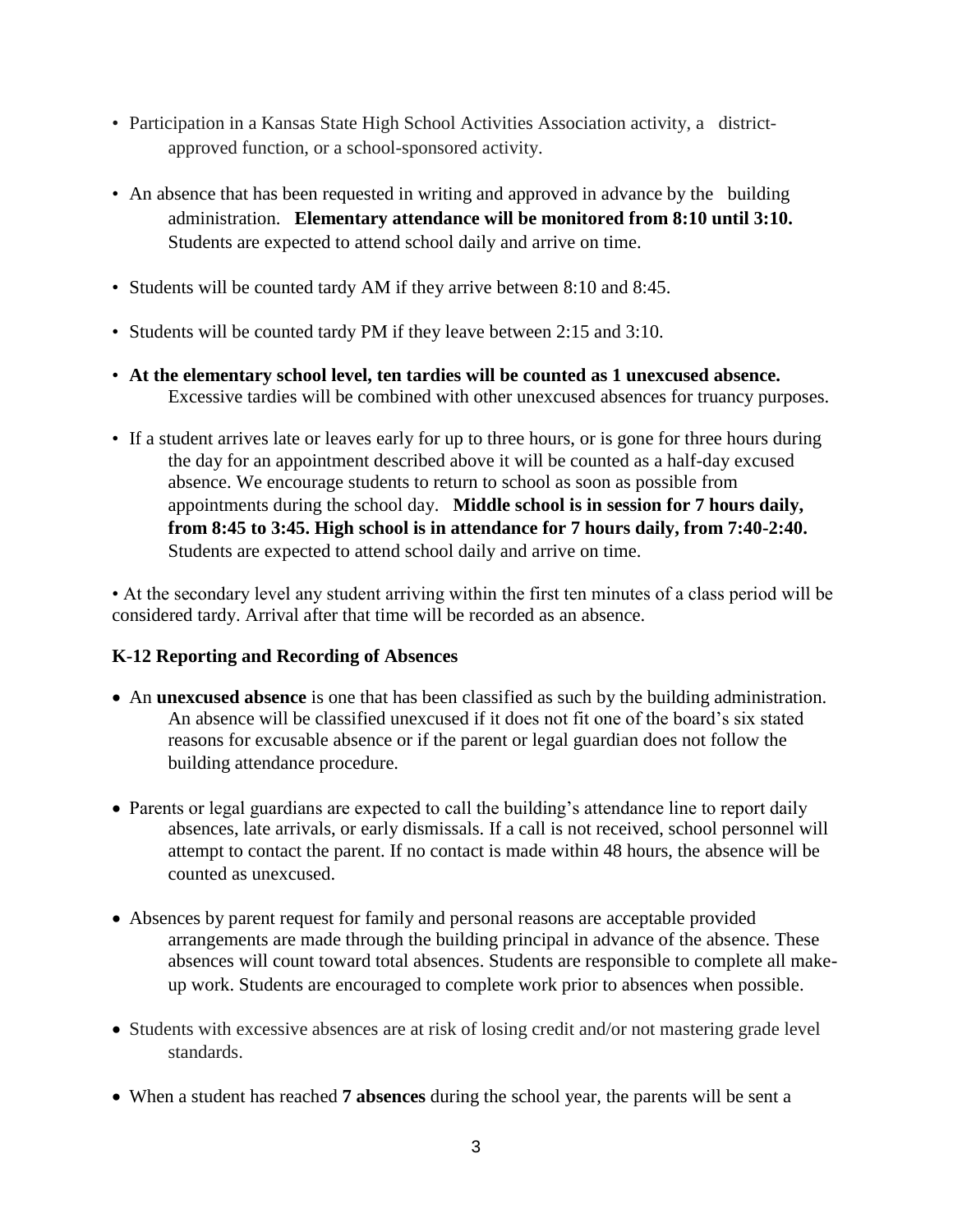reminder letter. After **10 absences**, documentation will be required for all future absences. It is required for each subsequent absence/tardy for illness and appointments the student bring a doctor's note documenting the reason for the absence.

- Per state truancy laws and the Shawnee Mission School District truancy policy, if a student has three (3) unexcused absences in a row, five (5) in a semester, or seven (7) in a year, a truancy report will be filed with the Johnson County District Attorney's office and the parents will be notified. If the student is under the age of seven (7), a report will also be made with the Department of Children and Families (DCF).
- At any time a student's school attendance is a concern, the building administration may require a meeting with the parent or legal guardian to address the issue.

#### **BUS SERVICE**

The school district will pay for bus service to and from school for those students who attend the school serving the area of the student's residence and reside **more than two and one-half miles** from the school. Contact the school office for information about bus service. In some cases bus transportation may be provided for students who reside less than two and one-half miles from the school. Contact the bus company directly for more information. To help ensure compliance with necessary safety rules, video cameras may be used on school buses. Violations of bus regulations may result in the student receiving appropriate disciplinary actions, which may include being removed from the bus, and/or suspended from school.

#### **COMMUNICATION**

Report cards are issued four (4) times a year and are posted in Skyward for review. Children in grades K-3 are evaluated in relationship to current skill placement. Grading symbols are defined on report cards. In certain academic disciplines, fourth through sixth graders receive "letter" grades reflecting performance according to grade-level expectations. Teachers will be in communication with parents of students who are failing or doing unsatisfactory work. All parents are requested to confer with the classroom teacher at conference time in the fall. The spring conferences are arranged at the request of the parent or the teacher. Additional conferences are scheduled whenever the parent or the teacher perceives the need. Parents are urged to participate in PTA and to attend school activities.

## **DISCIPLINE**

Book SMSD Policies Section J: Students Title Student Discipline Number JCD Status Active Adopted November 24, 2014 Last Revised June 22, 2015

Responsibility for Maintaining Discipline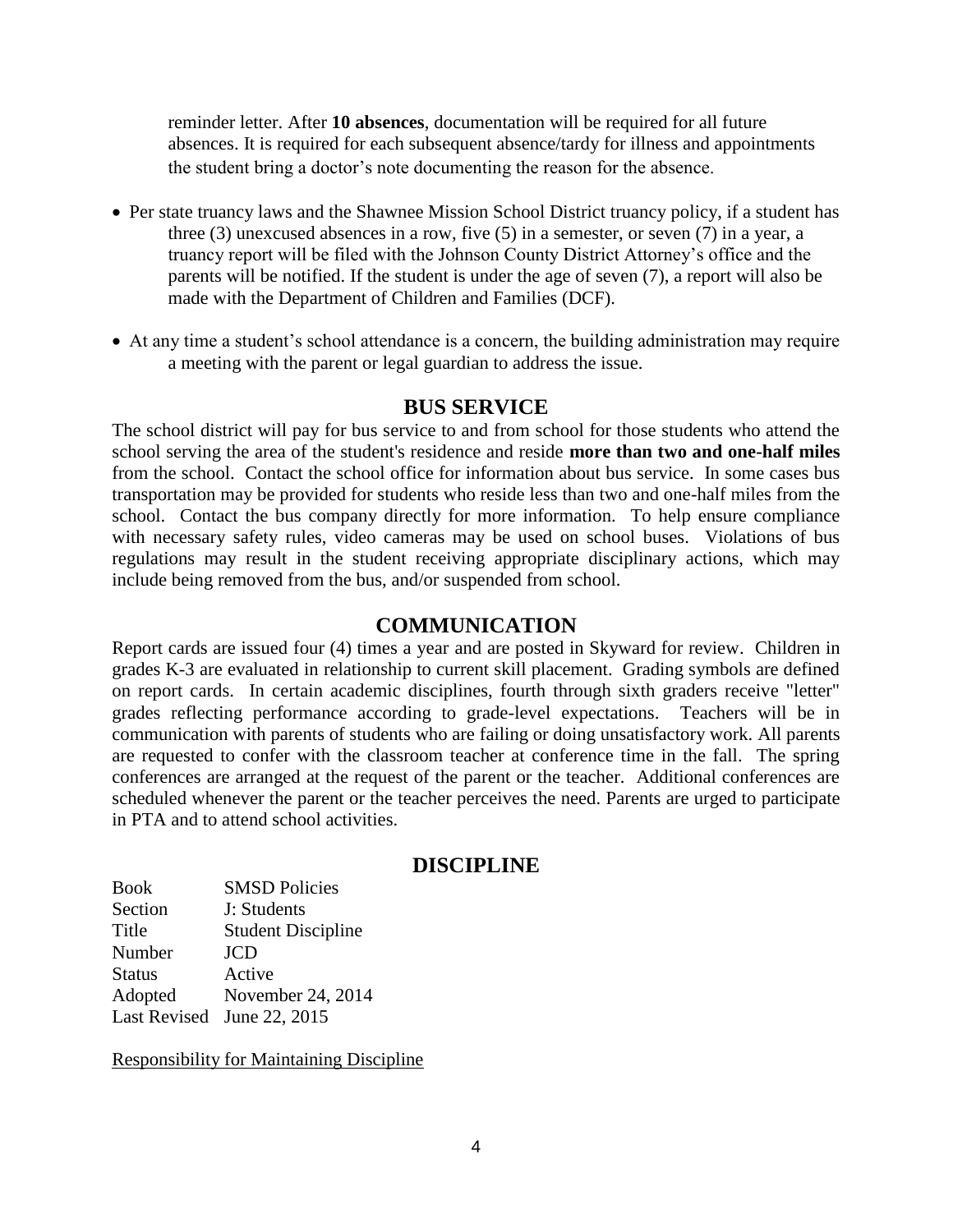It is the combined responsibility of administrators, teachers and students to foster attitudes of respect, good will and concern for the welfare of all persons in the school community. Good order will result if all persons accept and exercise that responsibility.

In light of the fact that they have primary contact with students, teachers are initially responsible for maintaining student control and discipline. It is the teacher's responsibility to follow a reasonable approach in administering student control and discipline.

Insofar as may be reasonable, all administrators shall support and assist teachers and students in their efforts to maintain good order and discipline. A school principal has complete authority to deal with disciplinary problems in his or her school, and the district administration shall be called into a disciplinary action only when the problem exceeds the control of the individual school. In furtherance of such authority, a school principal may adopt guidelines and rules for the governance of his or her school. The district administration will support all reasonable decisions of the school principals.

#### The Separation of Disciplinary Actions and Academic Accomplishments

It is our goal to provide appropriate discipline without affecting academic accomplishments. Disciplinary actions will not involve the reduction of the student's grade which has been earned prior to the point of the infraction. Student discipline may result in the student not earning participation points for the day's activity. It is also possible that a student's actions and the resulting disciplinary action will prevent the student from earning daily class credit during a period of suspension.

#### Special Education Students

The progressive discipline philosophy will also apply to special education students wherever appropriate. However, individual special education services may not be denied, unless authorized by law. During in-school suspension, it is imperative special education students must be provided study materials according to their Individualized Education Program. It is desirable that the student's individual education plan will address the student's individualized needs on discipline, including which techniques can appropriately be used with the student.

## **CHILD ABUSE**

Kansas law requires school personnel suspecting child abuse to report the concern to the Division of Children and Family Services (800-922-5330). A log of the call should be maintained and the building administrator informed.

## **DANGEROUS WEAPONS GUIDELINES**

No student or visitor to any Shawnee Mission School District property, or school-sponsored function regardless where held, may possess, transport, display, offer for sale, barter, use, threaten to use, or exchange any gun, bomb, other dangerous weapon, or any object that might have a reasonable "look-alike" resemblance to a dangerous weapon. A dangerous weapon may be defined as: "Any object which may cause a serious injury or fatal wound."

In the event a student of the district or a visitor is found to be in violation of this guideline, the school administration shall notify the police department. The school administration shall also suspend the student(s) involved and recommend expulsion in accordance with the board of education policies and laws of the state of Kansas.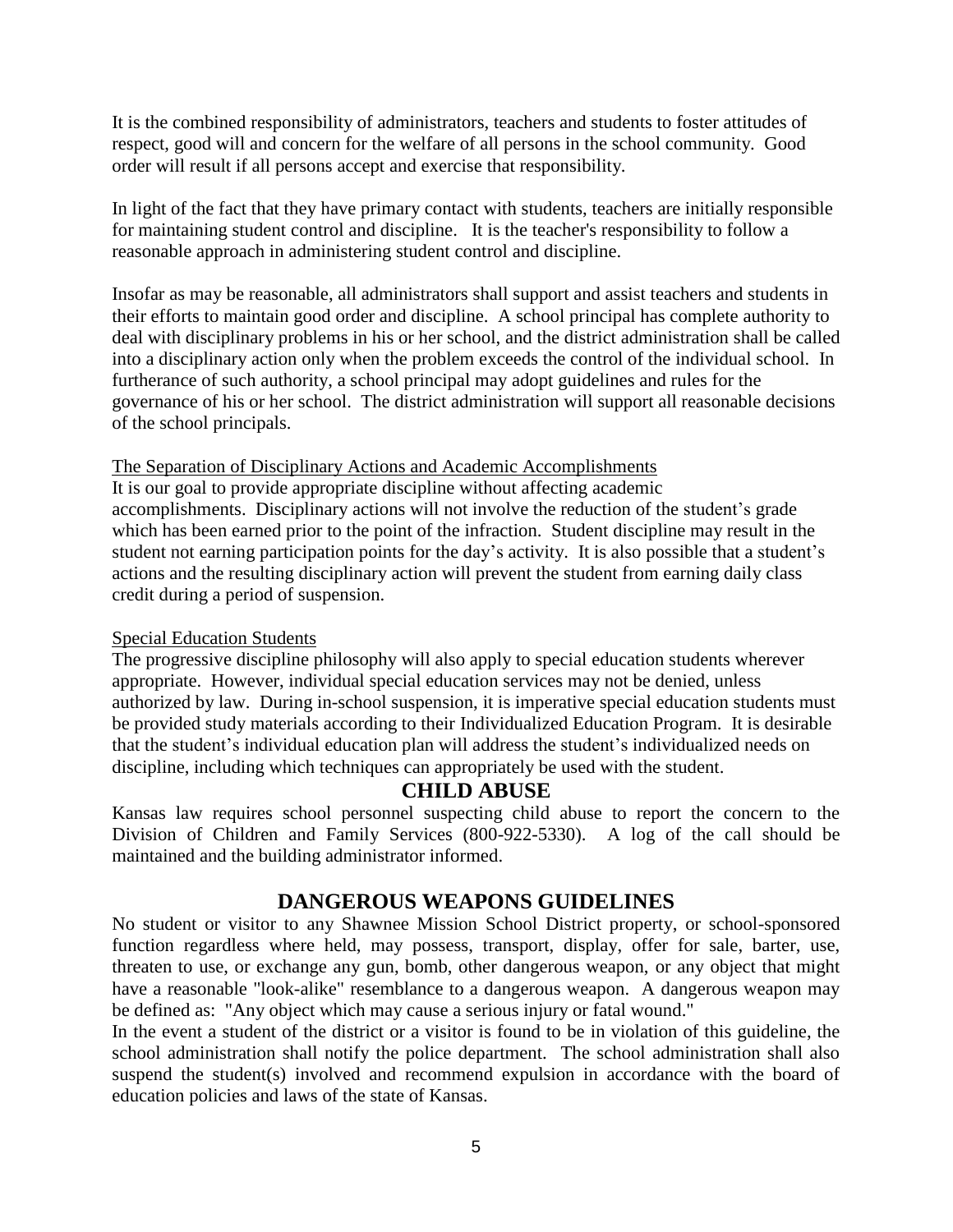In addition, any student using any object that could result in a fatal wound or serious injury to persons or property will be subject to this policy.

#### **DRUG USE**

The Shawnee Mission Board of Education, recognizing its responsibility to promote the health, welfare, and safety of the students of Shawnee Mission schools, adopts the following policy to assist in the protection of students from dangers, which result from the abuse of restricted substances:

The possession, use, transfer, or sale of a restricted substance (drugs) as defined by state statutes on public school property at public school activities is expressly prohibited. Any student violating this policy will be suspended or expelled from school.

## **SAFE SCHOOLS**

It is our goal to provide an emotionally and physically safe environment for each child. Safety expectations will be taught at the beginning of the school year by the principal and the teachers. This information will be reinforced continually. As part of the safety orientation, students will regularly practice fire, tornado, and lockdown drills. We will provide an emotionally safe environment for each student. We will assist our students in understanding that bullying and any kind of harassment will not be tolerated. If your child has a problem, please let the school know immediately and an appropriate action will be taken. Students may also use the district-wide bullying app to report incidents or issues.

Please join us in teaching your child about safety in all areas. Review the district policy on student weapons and emergency safety interventions.

| <b>SMSD Policies</b><br><b>Book</b>     |  |
|-----------------------------------------|--|
| Section<br>J: Students                  |  |
| Title<br>Weapons                        |  |
| <b>JCDBB</b><br>Number                  |  |
| Active<br><b>Status</b>                 |  |
| November 24, 2014<br>Adopted            |  |
| October 26, 2015<br><b>Last Revised</b> |  |

Possession of, handling, and/or transmitting a weapon at school, on school property, on the bus or in any vehicle used to transport students for district purposes at a school sponsored activity 7 days a week, 24 hours a day as defined under the Kansas Gun-free Schools Act, K.S.A. 72- 89a01(h) or amendments thereto shall result in expulsion from school for a period of not less than one year. The superintendent may modify the expulsion in any manner consistent with federal law. Possession of a weapon means knowingly having direct physical control over a weapon or destructive device or knowingly having the power and the intention at a given time to exercise dominion or control over a weapon.

Under that act, weapon is defined as: "Weapon" means (1) any weapon which will or is designed to or may readily be converted to expel a projectile by the action of an explosive; (2) the frame or receiver of any weapon described in the preceding example; (3) any firearm muffler or firearm silencer; (4) any explosive, incendiary or poison gas (a) bomb, (b) grenade, (c) rocket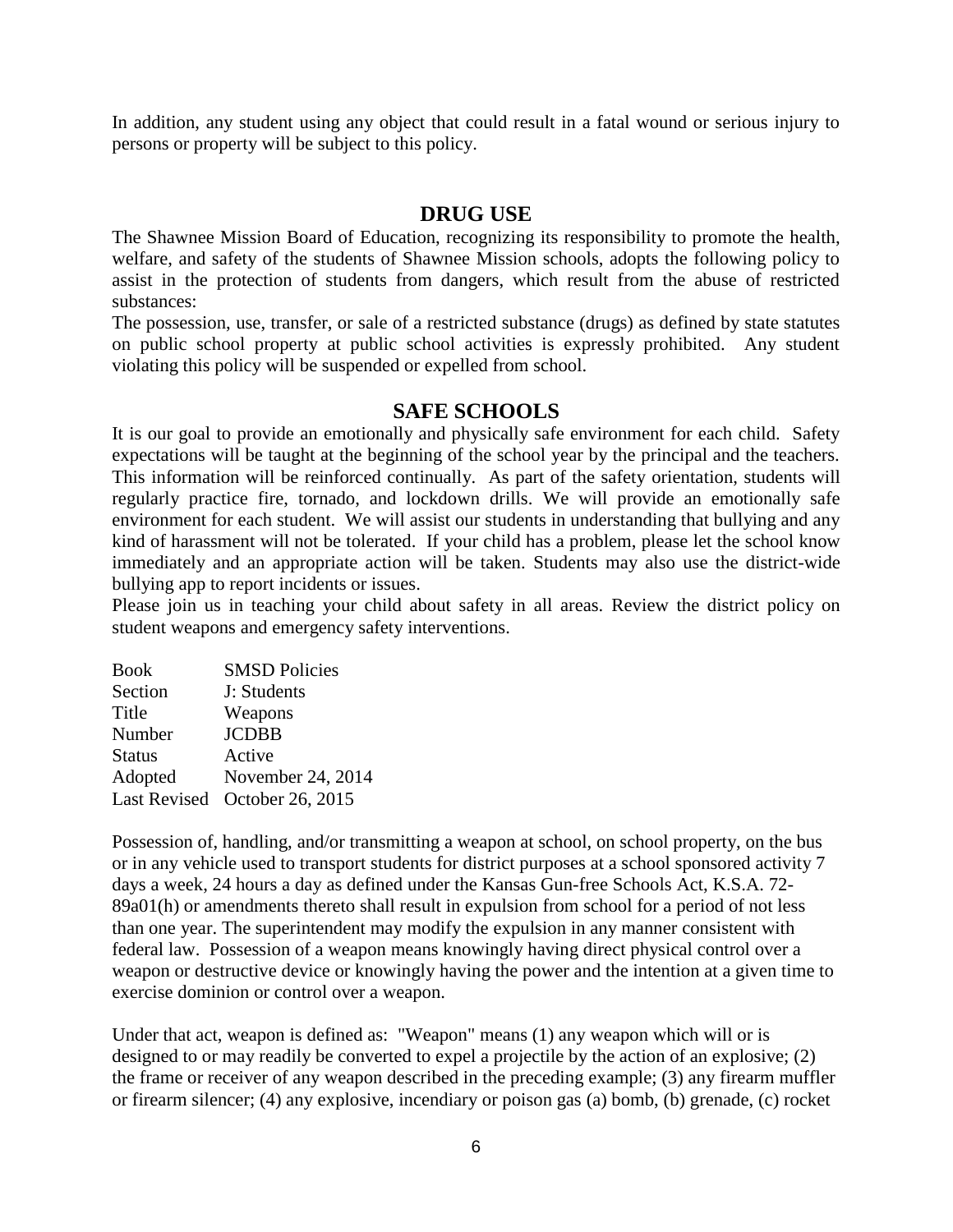having a propellant charge of more than four ounces, (d) missile having an explosive or incendiary charge or more than 1/4 ounce (e) mine or (f) similar device; (5) any weapon which will, or which may be readily converted to, expel a projectile by the action of an explosive or other propellant, and which has any barrel with a bore of more than 1/2 inch in diameter; (6) any combination of parts either designed or intended for use in converting any device into any destructive device described in the two immediately preceding examples, and from which a destructive device may be readily assembled; (7) any bludgeon, sand club, metal knuckles, or throwing star; (8) any knife, commonly referred to as a switchblade, which has a blade that opens automatically by hand pressure applied to a button, spring, or other device in the handle of the knife, or any knife having a blade that opens or falls or is ejected into position by the force of gravity or by an outward, downward or centrifugal thrust or movement; (9) any electronic device designed to discharge immobilizing levels of electricity, commonly known as a stun gun. The term 'weapon' does not include within its meaning (1) an antique firearm; (2) any device which is neither designed nor redesigned for use as a weapon; (3) any device, although originally designed for use as a weapon, which is redesigned for use as a signaling, pyrotechnic, line throwing, safety or similar device; (4) surplus ordinances sold, loaned or given by the secretary of the army pursuant to the provisions of section 4684(2), 4685, or 4686 of title 10 of the United States Code; (5) class C common fireworks."

Students shall not knowingly possess, transport, display, or offer for sale, barter, use, threaten to use or exchange any object that can be reasonably considered a weapon, at school, on school property, on the bus or in any vehicle used to transport students for district purposes at a school sponsored activity, 7 days a week, 24 hours a day, 365 days a year. Violation of this provision shall result in expulsion from school for up to 186 days. This provision covers all weapons or facsimiles of weapons which are not covered by paragraph A and K.S.A. 72-89a01(h).

Any student who brings a firearm or weapon to a school, district facility, district grounds, or on the bus or in any vehicle used to transport students for district purposes at any time 7 days a week, 24 hours a day must be referred to law enforcement as required by Kansas law.

In accordance with K.S.A. 72-89c02, whenever a pupil who has attained the age of 13 years and has been found in possession of a weapon, controlled substance or illegal drug at school, upon school property, on the bus, or in any vehicle used to transport students for district purposes or at a school sponsored activity 7 days a week, 24 hours a day, 365 days per year or has engaged in behavior at school, upon school property, on the bus, or in any vehicle used to transport students for district purposes or at a school sponsored activity 7 days a week, 24 hours a day, 365 days per year, which resulted in, or was substantially likely to have resulted in, serious bodily injury to others, the principal or administrative designee of the school shall make an immediate report of the pupil's act to the appropriate law enforcement agency.

This policy is supplemental to any other administrative guidelines and procedures affecting students.

Students violating this policy shall be reported to the appropriate law enforcement agency(ies), and, if a juvenile, to the Secretary for DCF or the Secretary of KDOC as appropriate.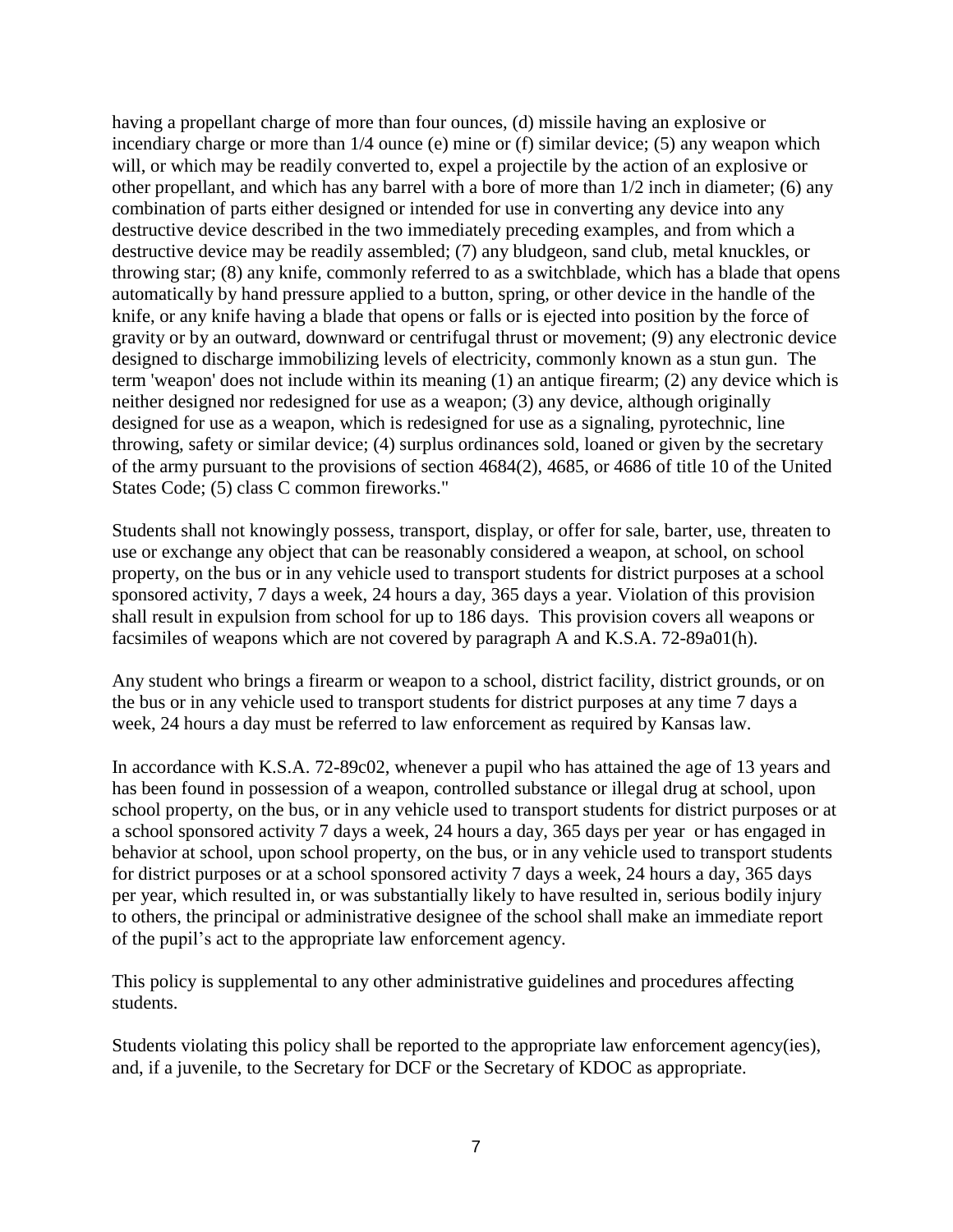Notwithstanding any other language to the contrary, it shall not be a violation of this policy for a student enrolled in Navy Junior Reserve Officers Training Corps (NJROTC) to possess NJROTC equipment for the purposes of participating in adult-supervised NJROTC activities.

# **EMERGENCY SAFETY INTERVENTIONS**

| Book          | <b>SMSD Policies</b>                     |
|---------------|------------------------------------------|
| Section       | G: Personnel (Licensed and Non-Licensed) |
| Title         | <b>Emergency Safety Interventions</b>    |
| Number        | <b>GAAF</b>                              |
| <b>Status</b> | Active                                   |
| Adopted       | February 23, 2015                        |
|               | Last Revised August 15, 2016             |

The board of education is committed to limiting the use of Emergency Safety Interventions ("ESI"), such as seclusion and restraint, with all students. Seclusion and restraint shall be used only when a student's conduct necessitates the use of an emergency safety intervention as defined below. The board of education encourages all employees to utilize other behavioral management tools, including prevention techniques, de-escalation techniques, and positive behavioral intervention strategies.

This policy shall be made available on the district website with links to the policy available on any individual school pages. In addition, this policy shall be included in at least one of the following: each school's code of conduct, school safety plan, or student handbook. Notice of the online availability of this policy shall be provided to parents during enrollment each year.

## Definitions

"Campus police officer" means a school security officer designated by the board of education of any school district pursuant to K.S.A. 72-8222, and amendments thereto.

"Chemical Restraint" means the use of medication to control a student's violent physical behavior or restrict a student's freedom of movement.

"Emergency Safety Intervention" is the use of seclusion or physical restraint, but does not include physical escort or the use of time-out.

"Incident" means each occurrence of the use of an emergency safety intervention.

"Law enforcement officer" and "police officer" mean a full-time or part-time salaried officer or employee of the state, a county, or a city, whose duties include the prevention or detection of crime and the enforcement of criminal or traffic law of this state of any Kansas municipality. This term includes a campus police officer.

"Legitimate law enforcement purpose" means a goal within the lawful authority of an officer that is to be achieved through methods or conduct condoned by the officer's appointing authority.

"Mechanical Restraint" means any device or object used to limit a student's movement.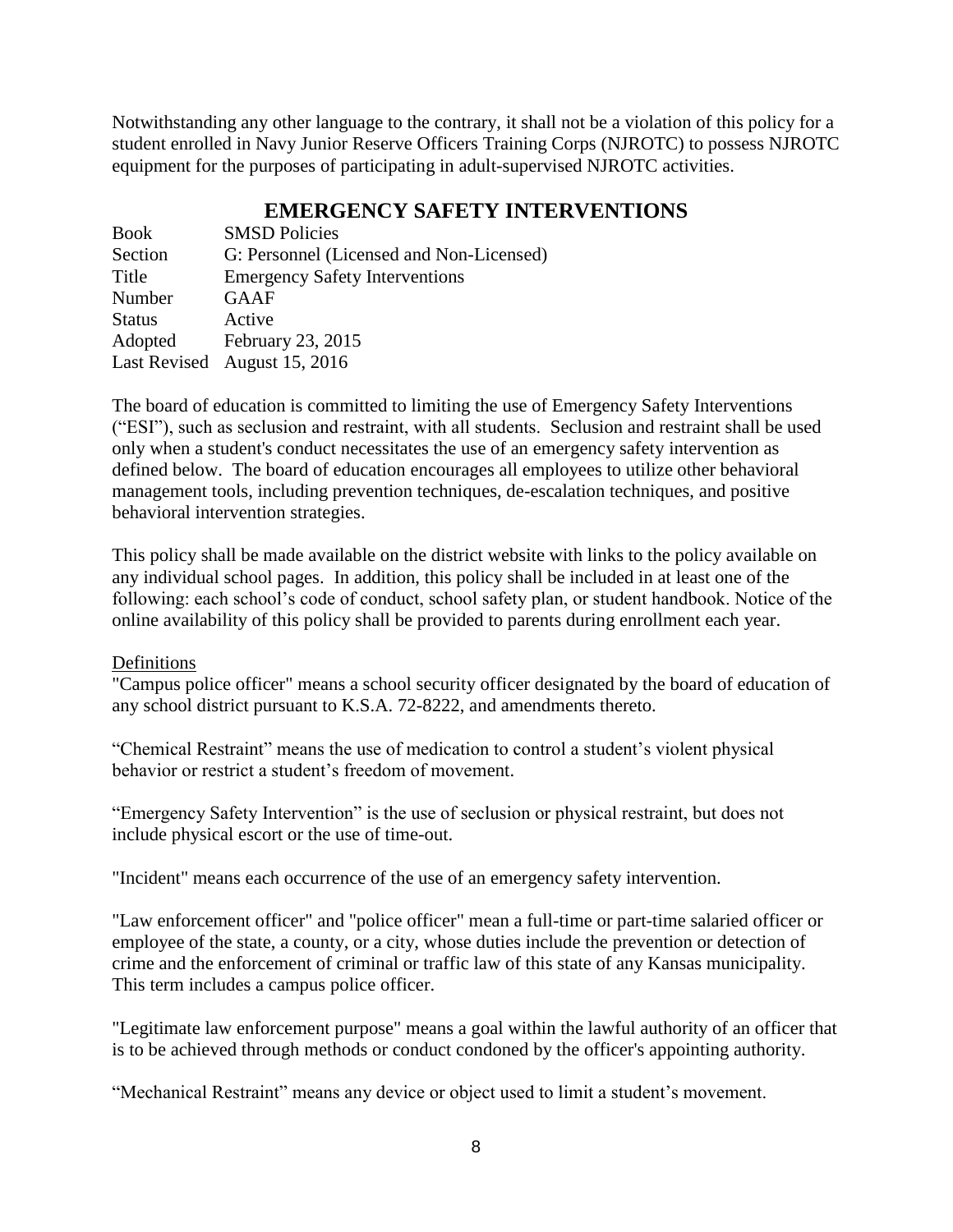"Parent" means: (1) a natural parent; (2) an adoptive parent; (3) a person acting as a parent as defined in K.S.A. 72-1046(d)(2), and amendments thereto; (4) a legal guardian; (5) an education advocate for a student with an exceptionality; (6) a foster parent, unless the student is a child with an exceptionality; or (7) a student who has reached the age of majority or is an emancipated minor.

"Physical Escort" means the temporary touching or holding the hand, wrist, arm, shoulder, or back of a student who is acting out for the purpose of inducing the student to walk to a safe location.

"Physical Restraint" means bodily force used to substantially limit a student's movement, except that consensual, solicited, or unintentional contact and contact to provide comfort, assistance or instruction shall not be deemed to be physical restraint.

"School resource officer" means a law enforcement officer or police officer employed by a local law enforcement agency who is assigned to a district through an agreement between the local law enforcement agency and the district.

"School security officer" means a person who is employed by a board of education of any school district for the purpose of aiding and supplementing state and local law enforcement agencies in which the school district is located, but is not a law enforcement officer or police officer.

"Seclusion" means placement of a student in a location where all of the following conditions are met: (1) the student is placed in an enclosed area by school personnel; (2) the student is purposefully isolated from adults and peers; and (3) the student is prevented from leaving, or reasonably believes that he or she will be prevented from leaving, the enclosed area.

"Time-out" means a behavioral intervention in which a student is temporarily removed from a learning activity without being secluded.

#### Prohibited Types of Restraint

All staff members are prohibited from engaging in the following actions with all students: Using face-down (prone) physical restraint;

- Using face-down (prone) physical restraint;
- Using face-up (supine) physical restraint;
- Using physical restraint that obstructs the student's airway;
- Using physical restraint that impacts a student's primary mode of communication;
- Using chemical restraint, except as prescribed treatments for a student's medical or psychiatric condition by a person appropriately licensed to issue such treatments; and
- Use of mechanical restraint, *except*:
	- o Protective or stabilizing devices required by law or used in accordance with an order from person appropriately licensed to issue the order for the device;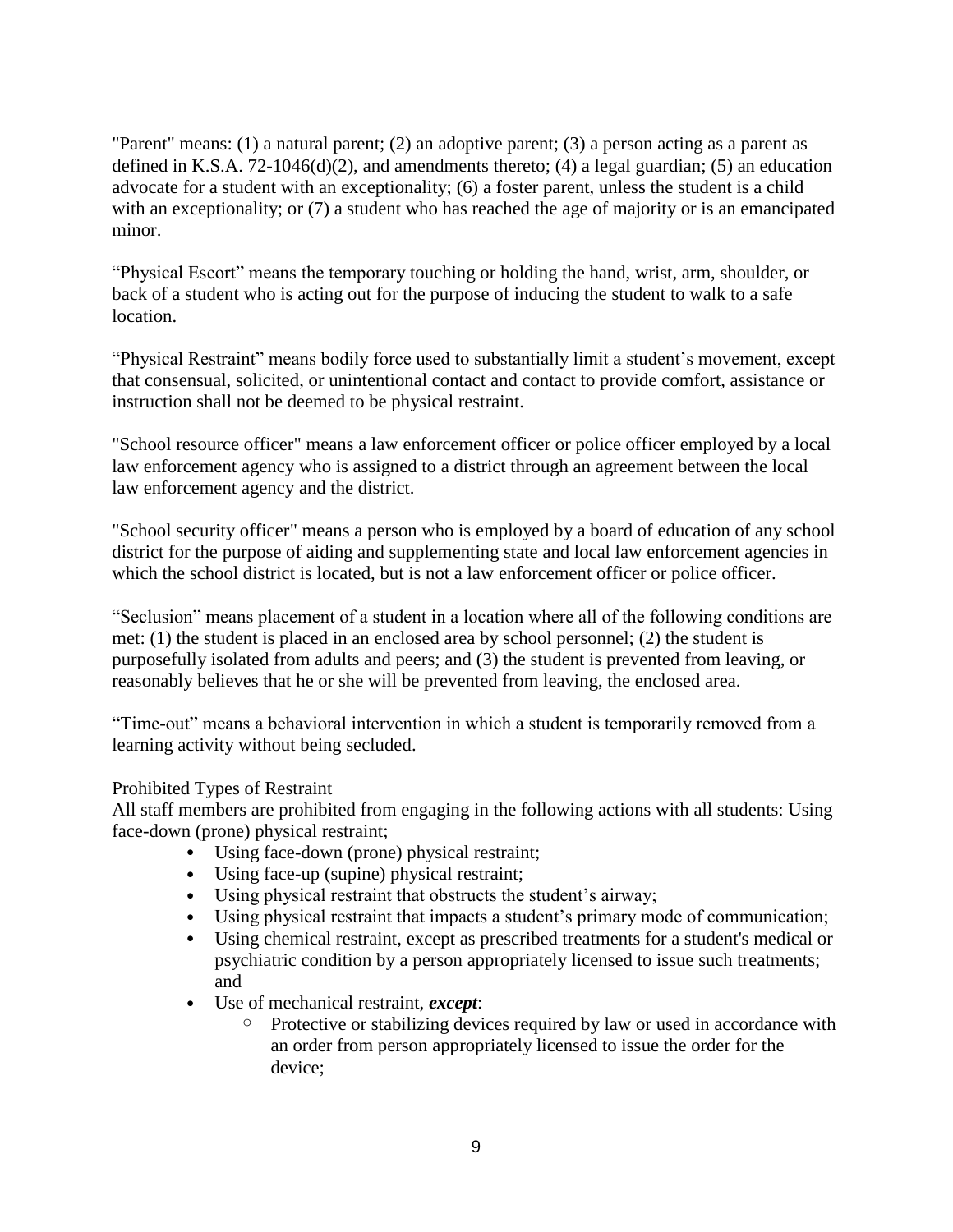- o Any device used by a certified law enforcement officers to carry out law enforcement duties; or
- o Seatbelts and other safety equipment when used to secure students during transportation.

## Use of Emergency Safety Interventions

ESI shall be used only when a student presents a reasonable and immediate danger of physical harm to such student or others with the present ability to effect such physical harm. Less restrictive alternatives to ESI, such as positive behavior interventions support, shall be deemed inappropriate or ineffective under the circumstances by the school employee witnessing the student's behavior prior to the use of any ESI. The use of ESI shall cease as soon as the immediate danger of physical harm ceases to exist. Violent action that is destructive of property may necessitate the use of an ESI. Use of an ESI for purposes of discipline, punishment or for the convenience of a school employee shall not meet the standard of immediate danger of physical harm.

## ESI Restrictions

A student shall not be subjected to ESI if the student is known to have a medical condition that could put the student in mental or physical danger as a result of ESI. The existence of such medical condition must be indicated in a written statement from the student's licensed health care provider, a copy of which has been provided to the school and placed in the student's file.

Such written statement shall include an explanation of the student's diagnosis, a list of any reasons why ESI would put the student in mental or physical danger, and any suggested alternatives to ESI. Notwithstanding the provisions of this subsection, a student may be subjected to ESI, if not subjecting the student to ESI would result in significant physical harm to the student or others.

## Use of Seclusion

When a student is placed in seclusion, a school employee shall be able to see and hear the student at all times.

All seclusion rooms equipped with a locking door shall be designed to ensure that the lock automatically disengages when the school employee viewing the student walks away from the seclusion room, or in case of emergency, such as fire or severe weather.

A seclusion room shall be a safe place with proportional and similar characteristics as other rooms where students frequent. Such room shall be free of any condition that could be a danger to the student, well-ventilated, and sufficiently lighted.

## Training

All staff members shall be trained regarding the use of positive behavioral intervention strategies, de-escalation techniques, and prevention techniques. Such training shall be consistent with nationally recognized training programs on ESI. The intensity of the training provided will depend upon the employee's position. Administrators, licensed staff members, and other staff deemed most likely to need to restrain a student will be provided more intense training than staff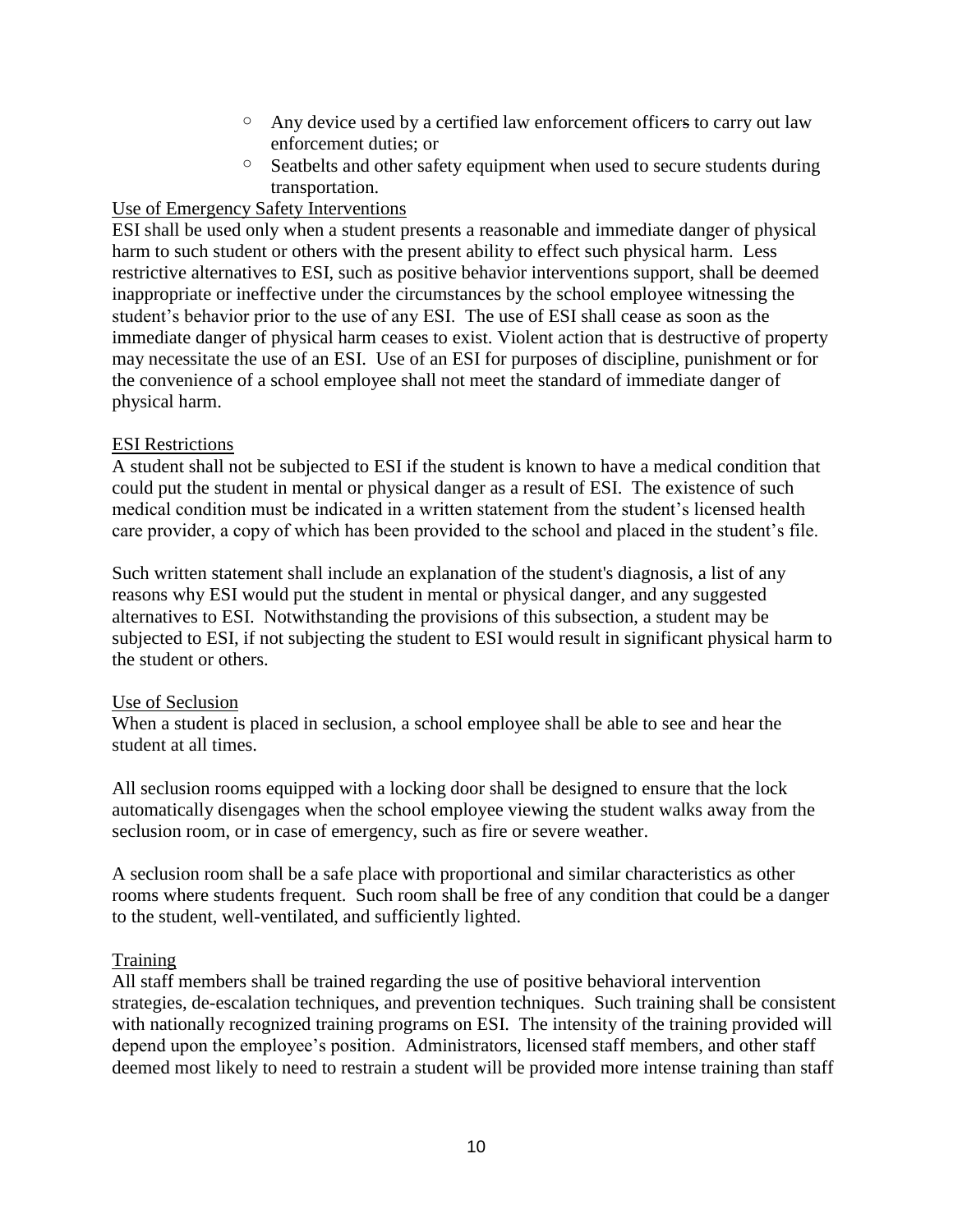who do not work directly with students in the classroom. District and building administration shall make the determination of the intensity of training required by each position.

Each school building shall maintain written or electronic documentation regarding the training that was provided and a list of participants, which shall be made available for inspection by the state board of education upon request.

#### Notification and Documentation

The principal or designee shall notify the parent, the same day as an incident. The same-day notification requirement of this subsection shall be deemed satisfied if the school attempts at least two methods of contact the parent. A parent may designate a preferred method of contact to receive the same-day notification. Also, a parent may agree, in writing, to receive only one same-day notification from the school for multiple incidents occurring on the same day.

Documentation of the ESI used shall be completed and provided to the student's parents no later than the school day following the day of the incident. Such written documentation shall include: (A) The events leading up to the incident; (B) student behaviors that necessitated the ESI; (C) steps taken to transition the student back into the educational setting; (D) the date and time the incident occurred, the type of ESI used, the duration of the ESI, and the school personnel who used or supervised the ESI; (E) space or an additional form for parents to provide feedback to comments to the school regarding the incident; (F) a statement that invites and strongly encourages parents to schedule a meeting to discuss the incident and how to prevent future incidents; and (G) email and phone information for the parent to contact the school to schedule the ESI meeting. Schools may group incidents together when documenting the items in subparagraphs (A), (B) and (C) if the triggering issue necessitating the ESIs is the same.

The parent shall be provided the following information after the first and each subsequent incident during each school year: (1) a copy of this policy which indicates when ESI can be used; (2) a flyer on the parent's rights; (3) information on the parent's right to file a complaint through the local dispute resolution process (which is set forth in this policy) and the complaint process of the state board of education; and (4) information that will assist the parent in navigating the complaint process, including contact information for Families Together and the Disability Rights Center of Kansas. Upon the first occurrence of an incident of ESI, the foregoing information shall be provided in printed form or, upon the parent's written request, by email. Upon the occurrence of a second or subsequent incident, the parent shall be provided with a full and direct website address containing such information.

Law Enforcement, School Resource, and Campus Security Officers Campus police officers and school resource officers shall be exempt from the requirements of this policy when engaged in an activity that has a legitimate law enforcement purpose. School security officers shall not be exempt from the requirements of this policy.

If a school is aware that a law enforcement officer or school resource officer has used seclusion, physical restraint, or mechanical restraint on a student, the school shall notify the parent the same day using the parent's preferred method of contact. A school shall not be required to provide written documentation to a parent, as set forth above, regarding law enforcement use of an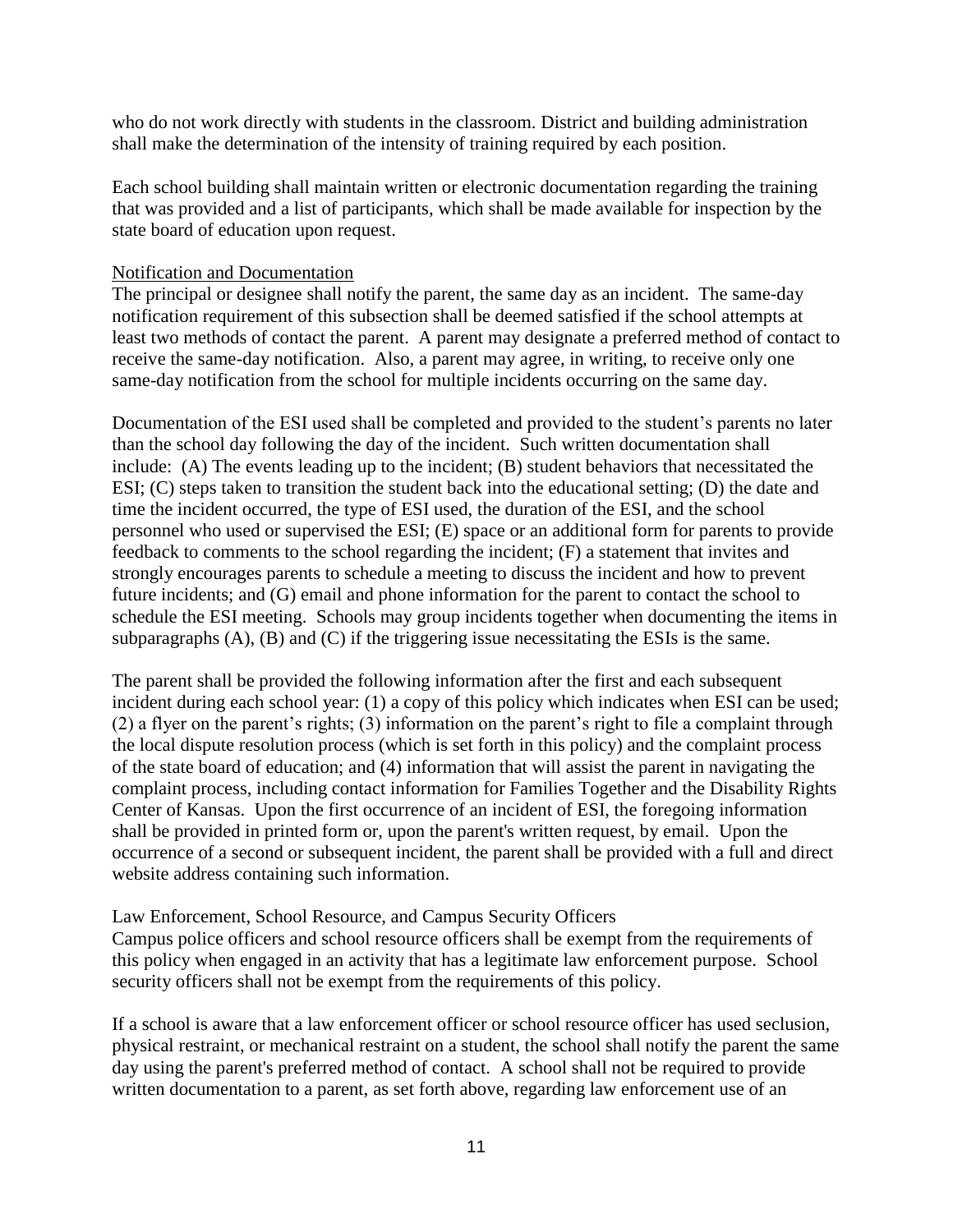emergency safety intervention, or report to the state department of education any law enforcement use of an emergency safety intervention. For purposes of this subsection, mechanical restraint includes, but is not limited to, the use of handcuffs.

#### Documentation of ESI Incidents

Except as specified above with regard to law enforcement or school resource officer use of emergency safety interventions, each building shall maintain documentation any time ESI is used with a student. Such documentation must include all of the following:

- Date and time of the ESI,
- Type of ESI,
- Length of time the ESI was used,
- School personnel who participated in or supervised the ESI**,**
- Whether the student had an individualized education program at the time of the incident,
- Whether the student had a section 504 plan at the time of the incident, and whether the student had a behavior intervention plan at the time of the incident.

All such documentation shall be provided to the building principal, who shall be responsible for providing copies of such documentation to the superintendent or the superintendent's designee on at least a biannual basis. At least once per school year, each building principal or designee shall review the documentation of ESI incidents with appropriate staff members to consider the appropriateness of the use of ESI in those instances.

#### Reporting Data

District administration shall report ESI data to the state department of education as required.

## Parent Right to Meeting on ESI Use

After each incident, a parent may request a meeting with the school to discuss and debrief the incident. A parent may request such meeting verbally, in writing, or by electronic means. A school shall hold a meeting requested under this subsection within 10 school days of the parent's request. The focus of any such meeting shall be to discuss proactive ways to prevent the need for emergency safety interventions and to reduce incidents in the future.

For a student with an IEP or a section 504 plan such student's IEP team or section 504 plan team shall discuss the incident and consider the need to conduct a functional behavioral assessment, develop a behavior intervention plan or amend the behavior intervention plan if already in existence.

For a student with a section 504 plan, such student's section 504 plan team shall discuss and consider the need for a special education evaluation. For students who have an individualized education program and are placed in a private school by a parent, a meeting called under this subsection shall include the parent and the private school, who shall consider whether the parent should request an individualized education program team meeting. If the parent requests an individualized education program team meeting, the private schools shall help facilitate such meeting.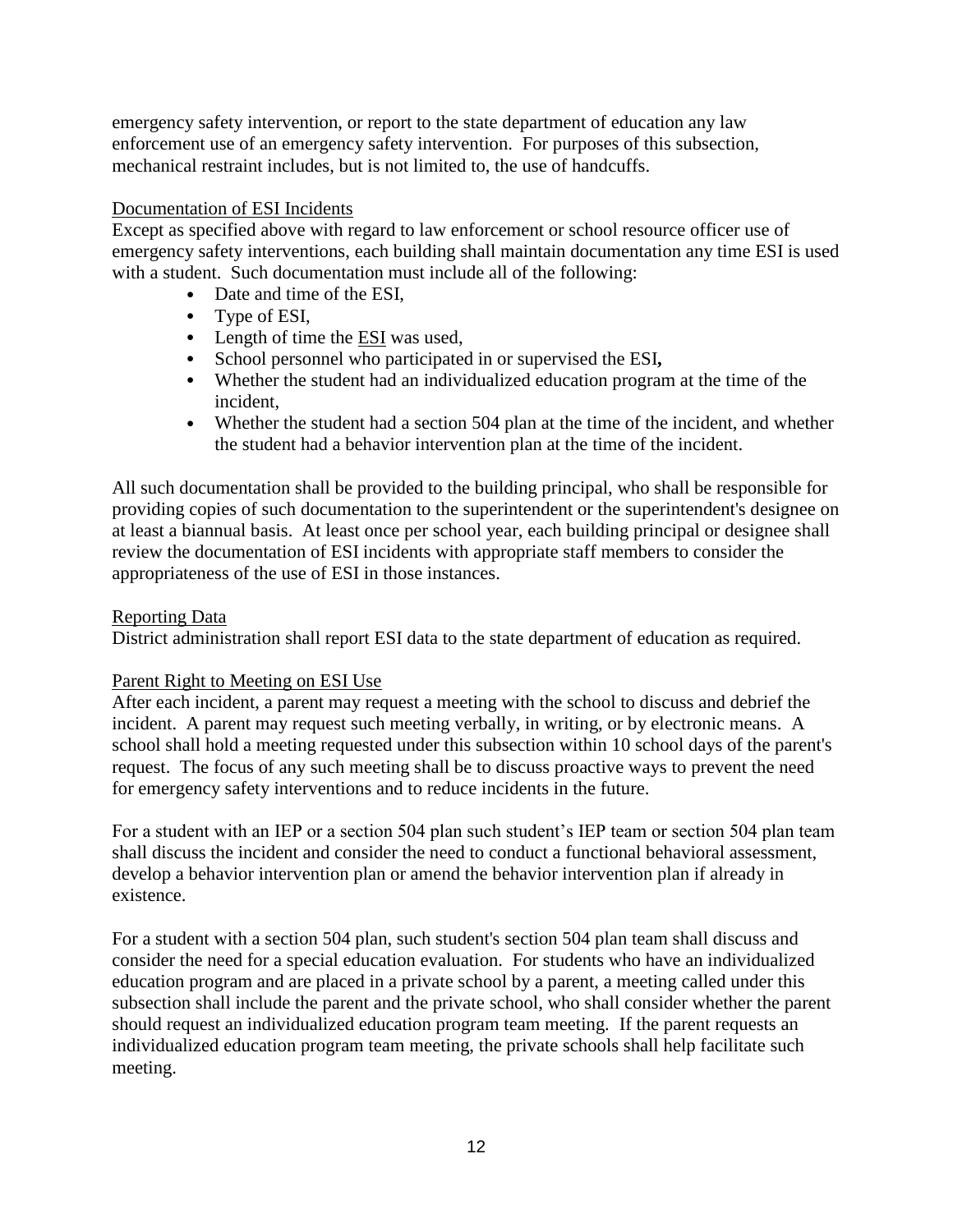For a student without an IEP or section 504 plan the school staff and the parent shall discuss the incident and consider the appropriateness of a referral for a special education evaluation, the need for a functional behavioral assessment, or the need for a behavior intervention plan. Any such meeting shall include the student's parent, a school administrator for the school the student attends, one of the student's teachers, a school employee involved in the incident, and any other school employees designated by the school administrator as appropriate for such meeting.

The student who is the subject of such meetings shall be invited to attend the meeting at the discretion of the parent. The time for calling such a meeting may be extended beyond the 10-day limit if the parent of the student is unable to attend within that time period. Nothing in this section shall be construed to prohibit the development and implementation of a functional behavior assessment or a behavior intervention plan for any student if such student would benefit from such measures.

#### Local Dispute Resolution Process

If a parent believes that an emergency safety intervention has been used on the parent's child in violation of state law or board policy, the parent may file a complaint as specified below.

The board of education encourages parents to attempt to resolve issues relating to the use of ESI informally with the building principal and/or the superintendent before filing a formal complaint with the board. Once an informal complaint is received, the administrator handling such complaint shall investigate such matter, as deemed appropriate by the administrator. In the event that the complaint is resolved informally, the administrator must provide a written report of the informal resolution to the superintendent and the parents and retain a copy of the report at the school. The superintendent will share the informal resolution with the board of education and provide a copy to the state department of education.

If the issues are not resolved informally with the building principal and/or the superintendent, the parents may submit a formal written complaint to the board of education by providing a copy of the complaint to the clerk of the board and the superintendent within thirty (30) days after the parent is informed of the incident.

Upon receipt of a formal written complaint, the board president shall assign an investigator to review the complaint and report findings to the board as a whole. Such investigator may be a board member, a school administrator selected by the board, or a board attorney. Such investigator shall be informed of the obligation to maintain confidentiality of student records and shall report the findings of fact and recommended corrective action, if any to the board in executive session.

Any such investigation must be completed within thirty (30) days of receipt of the formal written complaint by the board clerk and superintendent. On or before the 30th day after receipt of the written complaint, the board shall adopt written findings of fact and, if necessary, appropriate corrective action. A copy of the written findings of fact and any corrective action adopted by the board shall only be provided to the parents, the school, and the state department of education and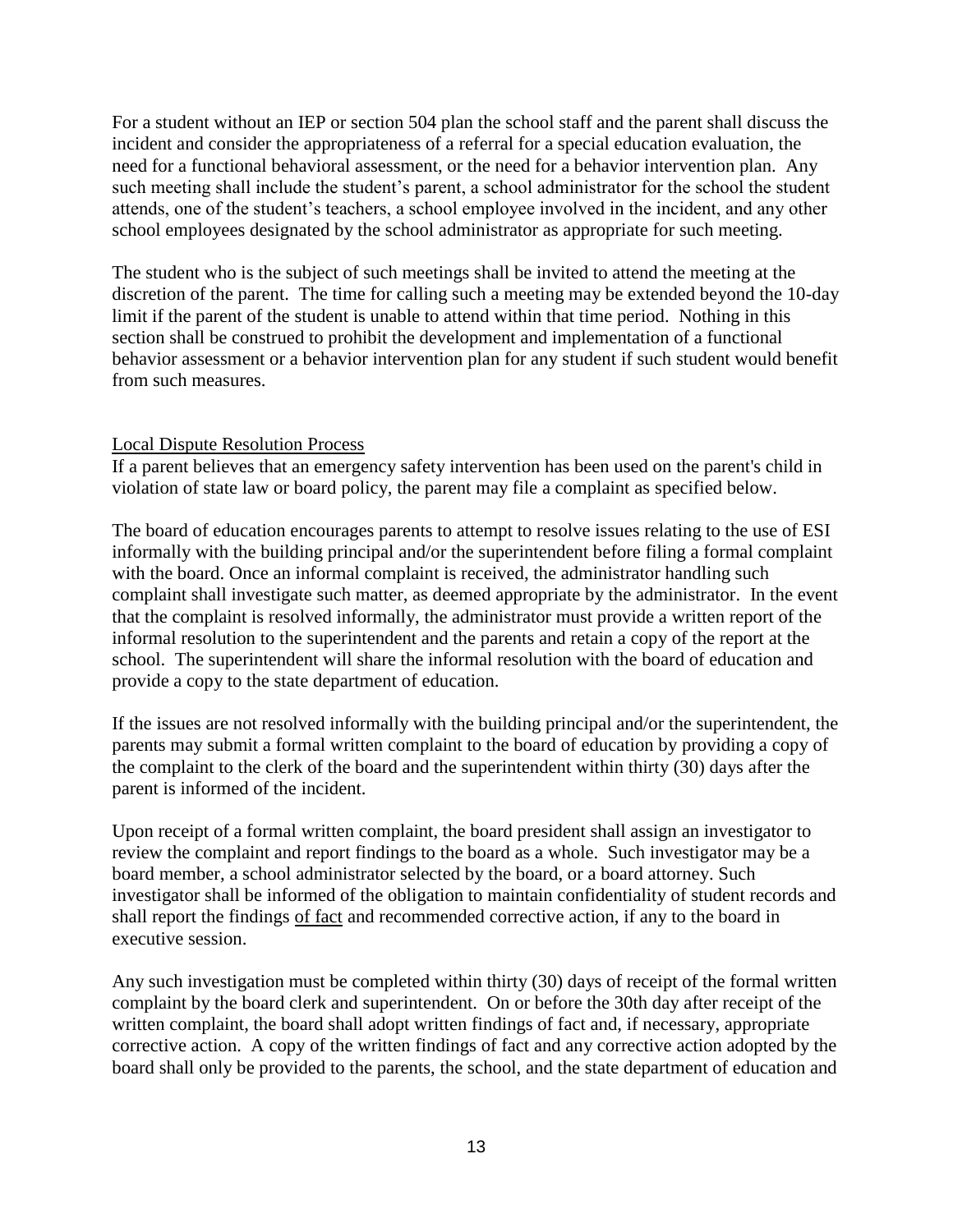shall be mailed to the parents and the state department within 30 days of the board's receipt of the formal complaint.

If desired, a parent may file a complaint under the state board of education administrative review process within thirty (30) days from the date a final decision is issued pursuant to the local dispute resolution process.

## **DRESS CODE**

If a student's appearance attracts undue attention to the extent that it may become a disruptive factor in the education process, a building administrator will ask the student to make the necessary changes. In the event that the change does not take place in the time allowed, the administrator will prescribe the consequences. Clothing with vulgar, profane, ethnically derogatory messages, pictures, symbols, or depictions of gangs, illegal substances, or alcoholic beverages may not be worn. Hats will be worn outside only.

## **FOOD SERVICES**

Breakfast and lunch are available at all schools every day school is in session. Menus for breakfast and lunch are available online in the Food Services section at [www.smsd.org.](http://www.smsd.org/) All menus meet the USDA guidelines and are age appropriate. New products and menu items are evaluated with student input. Menus include all whole grain rich items, fruit (fresh, frozen or packed in light syrup), and 0 trans-fat. We're working to reduce the sodium and food dyes in food items and toward clean food labels.

At breakfast a student must choose a full portion of at least three items to receive a complete school breakfast and one item must be ½ cup of fruit or juice. Items include: entrée, grain, fruit/juice & milk.

At lunch a student must choose a full portion of at least three of the five components to receive a complete school lunch and at least one component must be a ½ cup fruit or vegetables. Components include: entrée, grain, fruit, vegetable & milk. Student have unlimited (single trip) fruits & vegetables available except for juice and potatoes.

Numerous a la carte options are available for purchase.

Meal prices are available online n the Food Services section at [www.smsd.org.](http://www.smsd.org/) Payments can be made by check or cash at the school or by credit or debit card online. Parents can monitor student purchases online. Reminder phone calls for negative balances are made to elementary and middle school students. All students will receive calls for low account balances.

Three lunch charges are allowed at elementary and one lunch charge is allowed at middle school. No charges are allowed at high school. A la carte items cannot be charged. Students who have charged the maximum allowance to their account and cannot pay out of pocket for their meal will be provided a toasted cheese sandwiched and milk at no cost to the student. Account balances (positive or negative) will follow the student each year with the district. Students who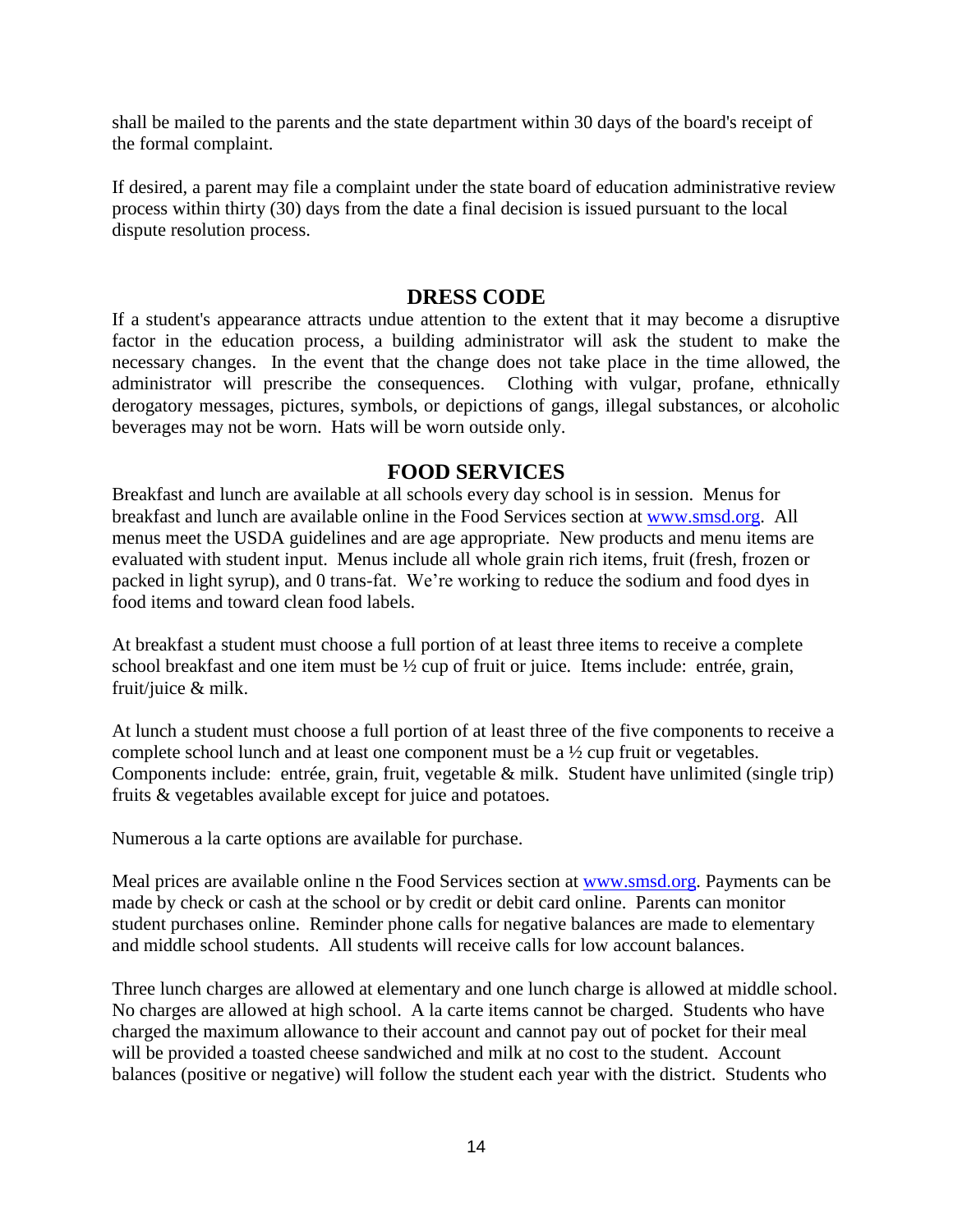withdraw from the district with a positive account balance will be refunded the money. Negative account balances need to be repaid or the debt will be sent to collections.

Any parent or guardian can apply for free or reduced meals for their children. Applications are available online or paper applications are available at each school and at the food service office. A new application (per family) must be submitted each year. If you are approved for free or reduced meals this includes breakfast and lunch. All breakfast and lunch choices are available for all students regardless of their eligibility status.

Any questions about food service should be directed to the cafeteria manager of your child's school or to the district food service office at 913-993-9710. This institution is an equal opportunity provider.

## **HEALTH SERVICES**

- 1. Each school is served by a full time nurse. If a student is injured or becomes ill at school, parents are notified.
- 2. Kansas law requires that a Certificate of Immunization form be completed for all students. As a substitute for the required Certificate of Immunization, a student may present proof of compliance with one of the alternatives specified by Kansas law. A completed Health History and Emergency Permit form is required at the time of initial enrollment and again at the beginning of grades four, seven, and nine. Physical examinations and dental checkups are recommended. A physical examination will be required of all students eight years old or younger who are entering a Kansas school for the first time.
- 3. All medication is to be kept in the nurse's office. School personnel, including school nurses, are not authorized to dispense any medication, including over-the-counter medication, without written permission from a parent or guardian. Many medications can be given at home before and after school. When this is not possible, medication to be administered at school should be brought directly to the nurse's office and must be accompanied by the following information:

(1) PRESCRIPTION MEDICATION Prescription medications must be sent to school in the original prescription container. The prescription label will serve as the written permission from the doctor. If the doctor has given samples of medicine, then a written note from the doctor is necessary and should include the name of the student, the name of the medication, and the dosage prescribed.

- (2) NON-PRESCRIPTION MEDICATION These medications must be accompanied by a written note from the parent and should state the student's name, the reason for taking the medicine, the time the medication is to be given, the dosage prescribed and the number of days to be administered at school. These medications include over-the-counter allergy medicine, decongestants, cough syrup, ibuprofen (Advil), acetaminophen (Tylenol), cough drops, or other.
- 4. Any student who has a cast, crutches, sutures, or an incapacitating injury must bring a doctor's note detailing the amount of participation in school activities allowed.
- 5. All students are given individual hearing and vision tests at regular intervals during their elementary and secondary years. Parents are notified if the child is in need of additional examinations.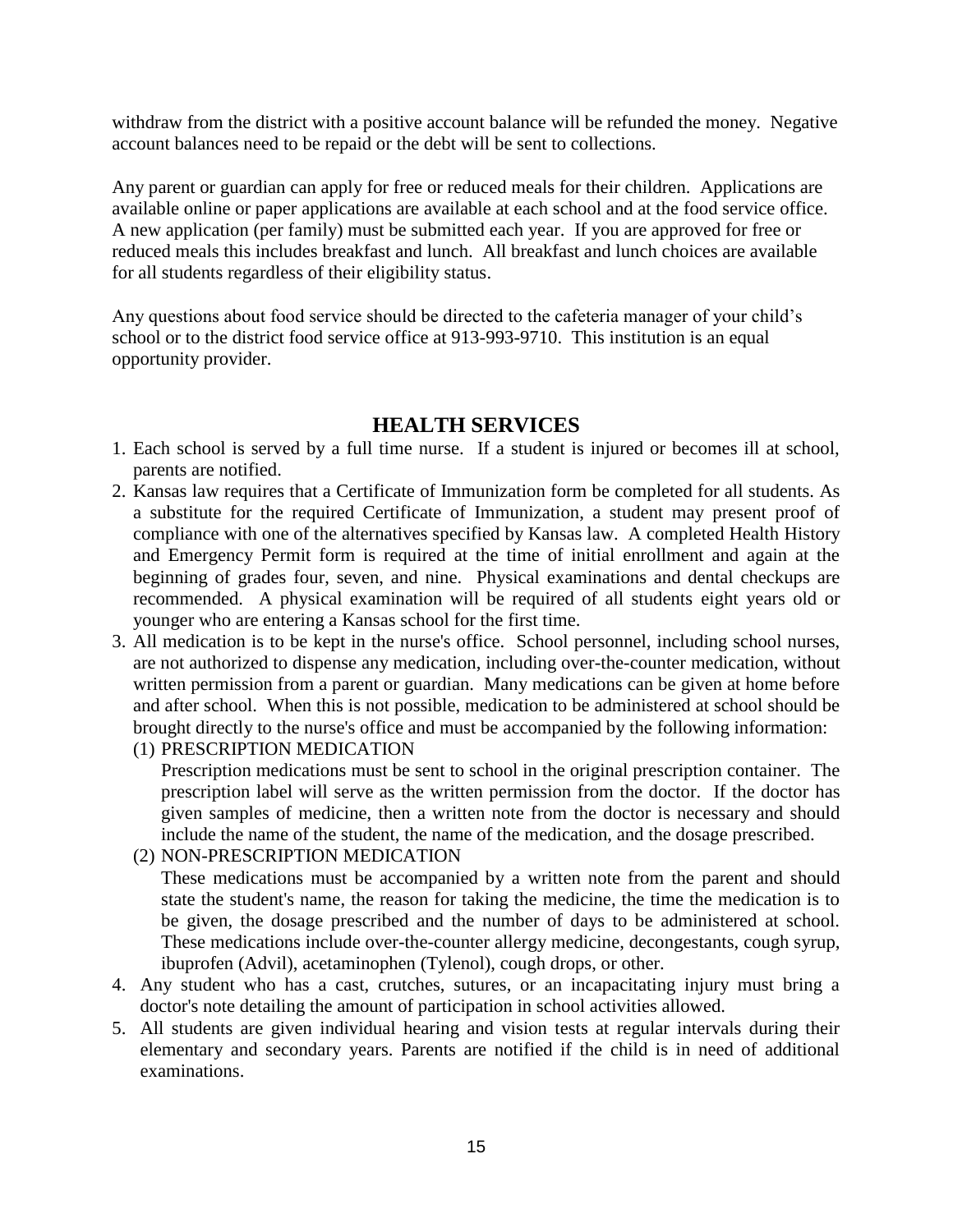- 6. Parents are encouraged to make appointments for medical and dental services after school hours or on Saturdays.
- 7. Parents are encouraged to contact the school nurse for specific information regarding periods of quarantine for various illnesses.

## **INSTRUCTIONAL PROGRAM**

#### **Information About Your School:**

Each school has a parent handbook. It will provide you with additional information that is specific to your school. During the early part of each year your school will host a Back-To-School night. At this meeting you will learn about the curriculum and requirements of each grade level. Please plan to attend this meeting. If you cannot attend, contact your school in order to receive the information.

**Field Trips:** Field trips help students expand their educational experiences. Such trips are usually made by school bus within the Greater Kansas City area. Parents will receive written information as to the nature, time, cost, and location of the trip. **Written parent permission is required before a student may participate.**

**Promotion, Retention, and Acceleration:** The rate of a child's progress through the school program is based upon his/her unique needs. The decision to promote, to retain, or to accelerate students is based on consideration of all facets of child development. Specific procedures will be followed when retaining or accelerating students. Parents will be involved in this process.

**Special Education:** Special education offers a range of services designed to meet the individual needs of exceptional students. Special programs throughout the district serve the students through written individual education programs (IEP's) that include specific goals and objectives. Each school in the district has a multi-tiered system of supports by which the school and parent problem solves to meet the needs of students. Students who qualify for a special education program through this process will receive services as needed. Parents are involved in the process and the writing of the individual educational plan. Parents must give consent before placement in special education programs can be made.

**Textbook Fees:** Textbook fees are assessed per board decision each year. Students are responsible for the care of books and are assessed for lost or damaged books.

## **INSURANCE**

The district does not carry health or accident insurance for students. An optional accident insurance plan is available through a private company at a nominal fee. Information about this plan is sent home in the fall and is made available to new students at the time of their enrollment.

#### **MOVING**

For a student moving from one school to another within the district, the child's records will be sent to the receiving school. Parents who plan to move are requested to contact the school secretary at least one week before an anticipated move to facilitate transfer procedures. Parents may request a copy of school records for the receiving school, but the cumulative records must be mailed to the receiving school rather than sent with parents. Your student's new school should send their request for records to the most recent Shawnee Mission School your child attended.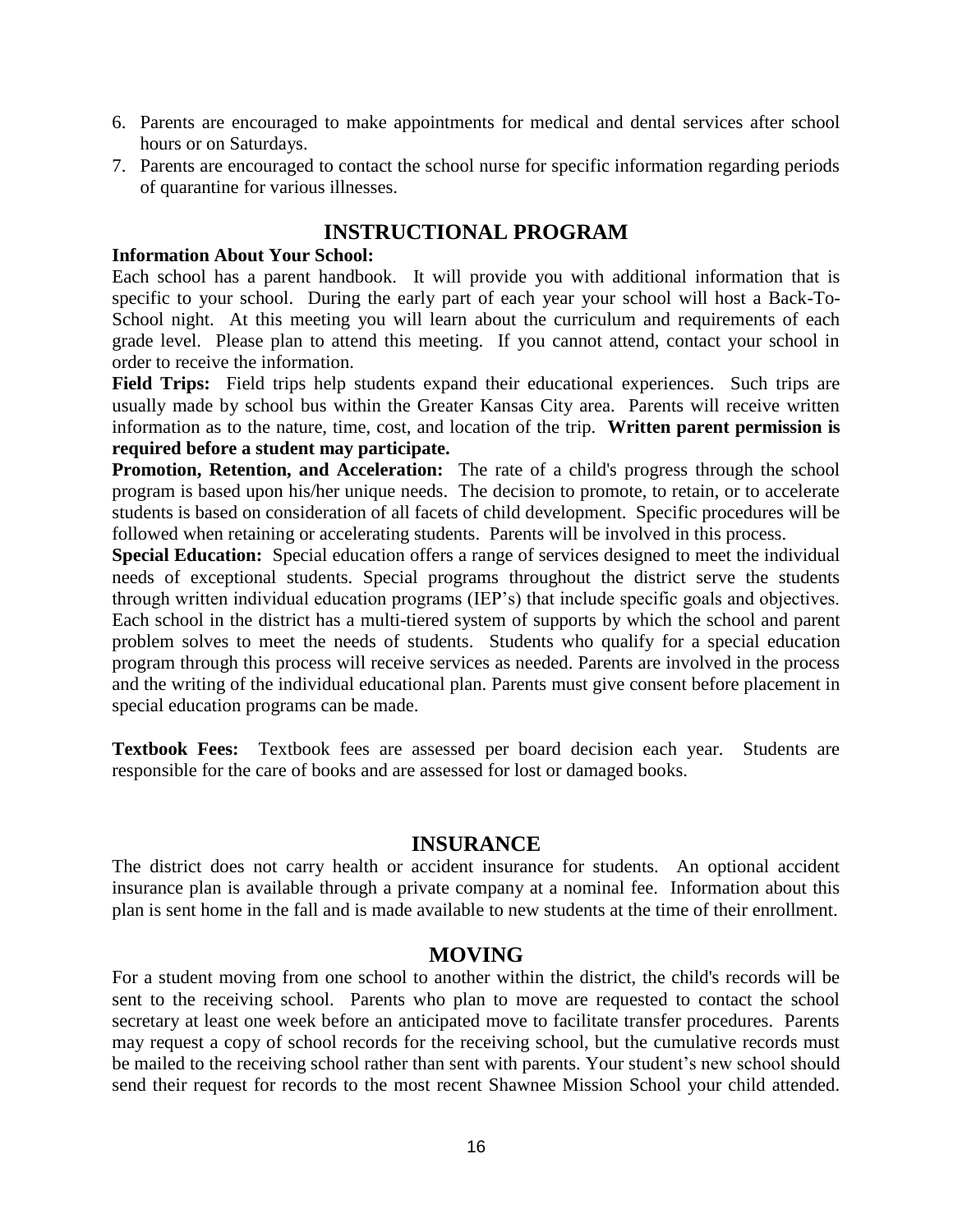Please encourage the receiving school to call the secretary if they need information before records arrive. The parent must sign a release form before records will be sent.

#### **RECESS**

All students are expected to participate in outdoor play activities and should be sent to school properly clothed for the prevailing weather. Students will not be sent outdoors in severe weather. Generally, students well enough to be in school are well enough to be included in outdoor activities. If a student should remain inside at recess periods for a temporary health reason, a note from the parent/guardian explaining the condition is required.

#### **STUDENT RECORDS**

Student records are kept for each child in the district. Student records include all information directly related to a student. It is incorporated into each student's cumulative record folder and is intended for school use. It specifically includes, but is not necessarily limited to, demographic data, academic work completed, level of achievement (grades, standardized achievement test scores), attendance status and health data.

Student records maintained in this school district are of a confidential nature. Only the student's parents or guardians and designated school officials shall have access to them. School records are maintained in the Skyward Management System.

## **SCHOOL VISITS AND INTERUPTIONS**

Parents are encouraged to visit school. The school will communicate activities via the school newsletter, email and calendar. Parents are welcome to join their child for lunch. Detailed guidelines for classroom visits must be discussed and arranged with the building principal. When visiting a school, please check in at the school office at which point your driver's license will be scanned to ensure the safety of our students. Parents and other visitors will be given an identification badge or sticker to wear while they are in the building. **The principal is responsible for approving programs and visitors to the school.**

Since instruction time has a direct effect on the student learning, we do not want to disrupt instruction unless it is absolutely necessary. In an effort to reduce interruptions, we are asking parents to: 1) Bring all items to the office which have been forgotten or are needed by the student, and 2) Call the office and request to be connected to the teacher's voice mail or send an email to communicate needs and questions with the teacher. The teacher will then be able to contact you at an appropriate time.

## **TRANSFER POLICY**

Unless otherwise specified in school board policy JBCA, it is the policy of this school district that a student shall be required to attend the school designated for the attendance area in which the student resides. A student may be permitted to transfer to a school outside of the student's attendance area. Transfer guideline procedures will be followed when determining approval and denial of transfer requests.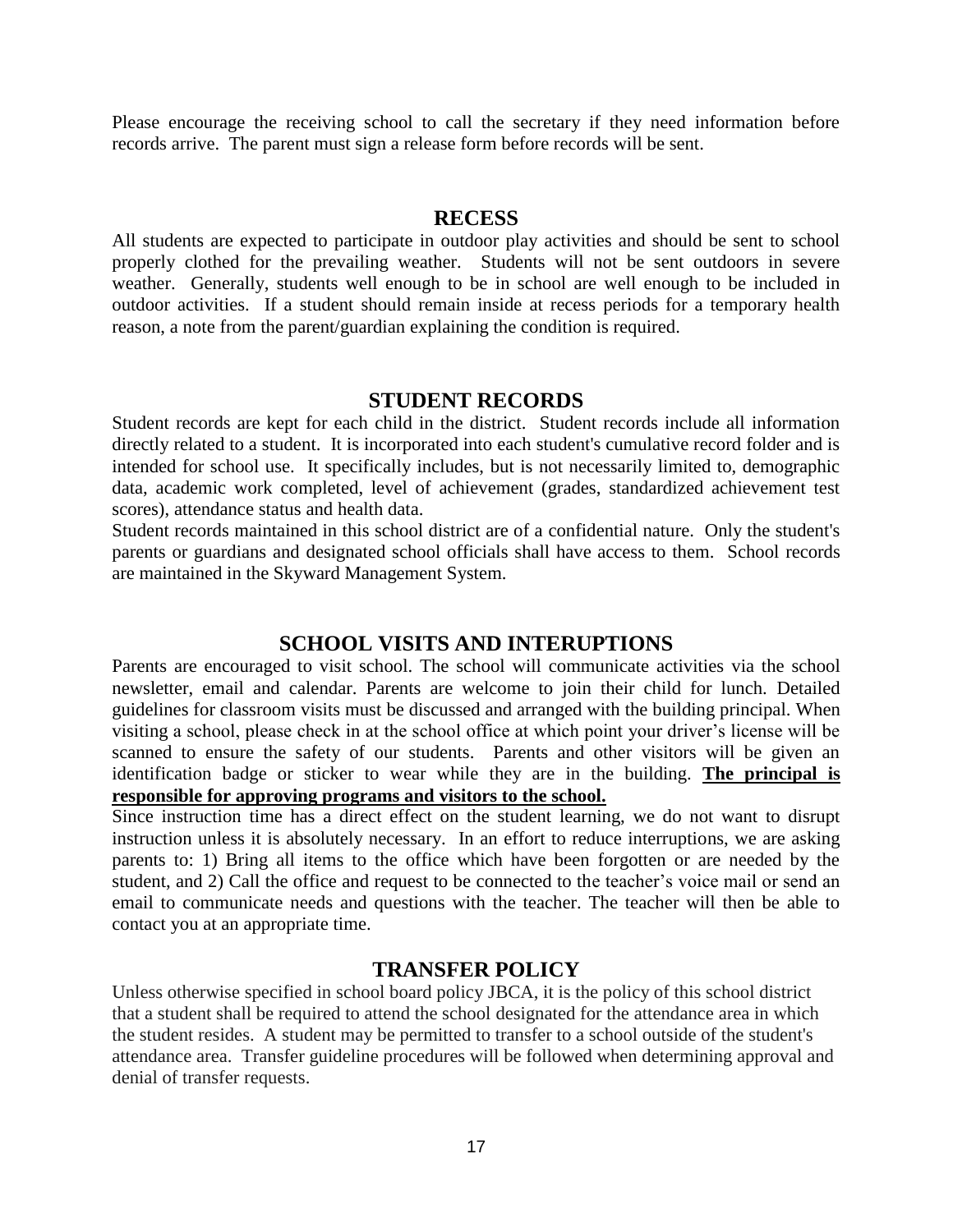## **All In-District and Out-of-District transfers shall be submitted electronically by the parent to the Office of Instructional Leadership.**

## **Transfers considerations:**

- Siblings of current In-District Transfer students receive priority consideration.
- In-District Transfers are reviewed first.
- Remaining transfer requests are considered in the order they are received.

## **Transfer Timeline:**

## **Application**

All applications are submitted electronically to the Office of Instructional Leadership. **The online application opens March 1 @ 8:00 a.m. and closes April 30 @ 5:00 pm.** Beginning March 2016, **SMSD will no longer accept "new" Out-of-District Transfer students** unless the requesting students are:

- 1. a sibling of an existing transfer student (currently in good standing).
- 2. a dependent of a current and continuing SMSD employee

New students enrolling in the district or current students moving within the district boundaries after June 1, are eligible to submit a transfer application.

An employee hired after July 1, may submit a transfer request for their child directly to the Office of Instructional Leadership.

# **Approval/Denial Process**

Approval/denial of transfers will be based on the date and time the application was received, current enrollment numbers and good standing requirements at the time of review.

Barring unforeseen circumstances, transfer decisions will be communicated by the Office of Instructional Leadership no later than June 15. Additional approvals, if enrollment permits, will be notified by August 1.

All students on transfer shall be considered to be eligible for transfer based on good standing and space available.

## **Out-of-District and In-District Transfer Students**

For purposes of this policy, "parent" means the natural parents, adoptive parents, step-parents or foster parents. For purposes of this policy, "person acting as a parent" means a guardians or conservators, a person liable by law to care for and support the child, a person who has actual care and control of the child and provides a major portion of support or a person who has actual care and control of the child with written consent of a person who has legal custody of the child.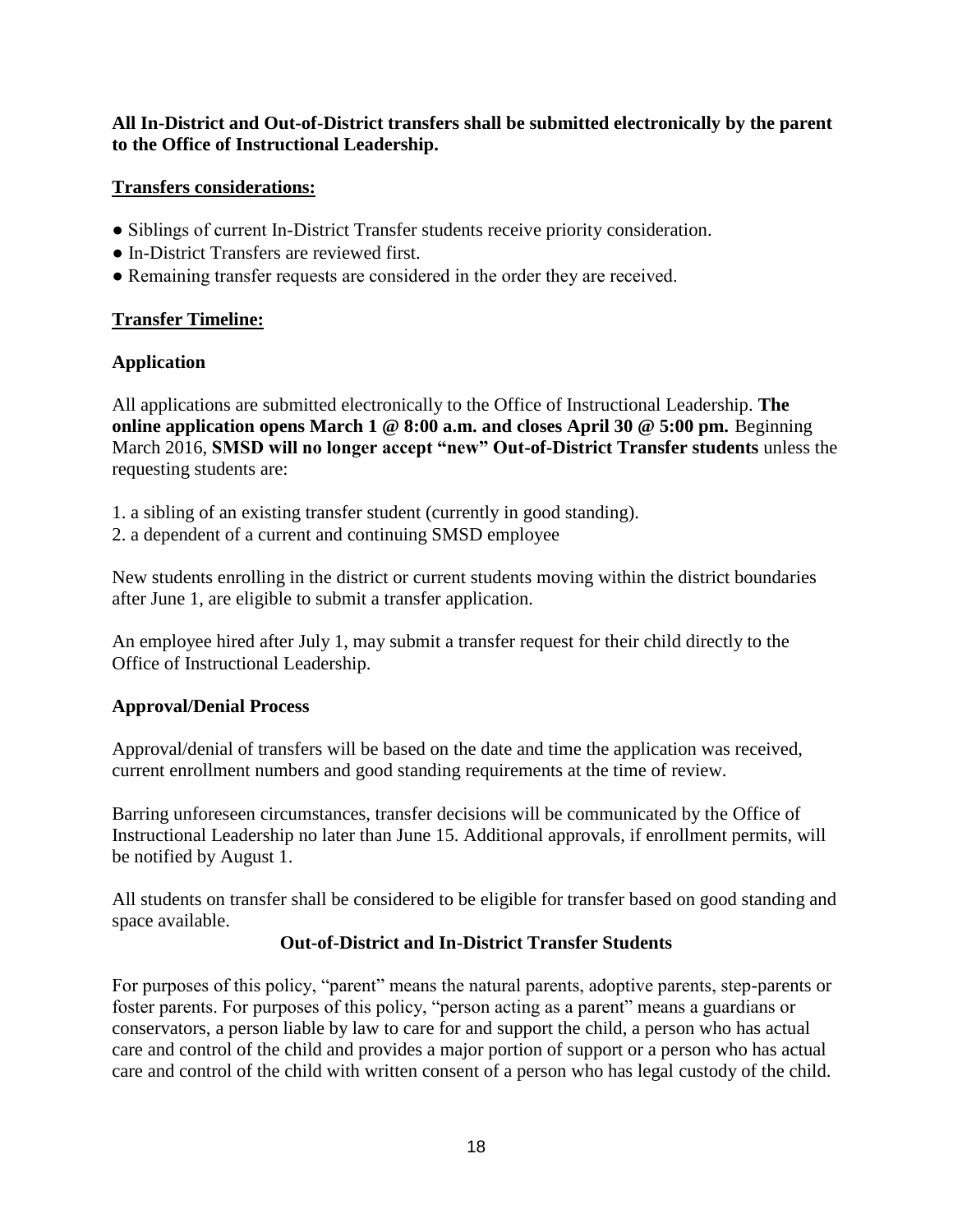#### **Out-of-District Student Enrollment**

Out-of-District students are those who do not meet the qualification of a resident student. As of March 2016, Shawnee Mission USD 512 shall not accept new Out-of-District students with the exception of children whose parents are employees of the district (parent as defined above in this policy) or as otherwise specified herein. An employee is defined as KPERS eligible.

Siblings of currently enrolled Out-of-District students, who are students in good standing, will be allowed to apply for admittance. New Out-of-District students (employee children and siblings of previously enrolled students only) will be eligible based upon existing staff, class size, facility space/capacity/enrollment, and the availability of equipment and supplies. No allowance is made for transportation as this must be provided by the student or the family.

Students in grades Pre-kindergarten through Grade 12 inclusive who are not legal residents of the school attendance area on the opening day of the school year, but whose parents present evidence of having signed a contract to buy, build, lease or rent a dwelling that is to be occupied by them sometime during the first semester, will be granted permission to begin the school year in the school attendance area in which they will reside.

When students move outside the district after the beginning of the school year and are in the fourth consecutive semester of enrollment as a resident, they may be allowed to finish the school year without tuition if the student is in good standing and if an application is completed and approved.

If a student's district residency is determined to be fraudulent, said student does not qualify for continuing non-resident enrollment and will be immediately withdrawn from the Shawnee Mission School District.

## **Continuing Out-of-District Enrollment**

All transfer students in the Shawnee Mission School District are expected to remain in good standing. Students determined not to be in "good standing" (academically, behaviorally, or with regard to acceptable attendance levels), may be withdrawn from the Shawnee Mission School District at any major grading period (1st Quarter, 1st Semester, 3rd Quarter, and 2nd Semester). Transfer students will not be required to apply for re-admittance annually unless they are changing levels/buildings (from elementary to middle or middle to high); however, continuing transfer students will only continue to be accepted at the transferring school to the extent that staff, class size, facilities, equipment and supplies are available.

#### **In-District Transfer Student Enrollment**

In-District transfer students are resident students who want to attend a school outside of their attendance boundary (home-school). In-District students will be eligible based upon existing staff, class size, facility space/capacity/enrollment, and the availability of equipment and supplies. No allowance is made for transportation as it must be provided by the student or the family. In addition, students determined not to be in "good standing" (academically, behaviorally, or with regard to acceptable attendance levels) may be returned to their "home school" at any major grading period (1st Quarter, 1st Semester, 3rd Quarter, and 2nd Semester).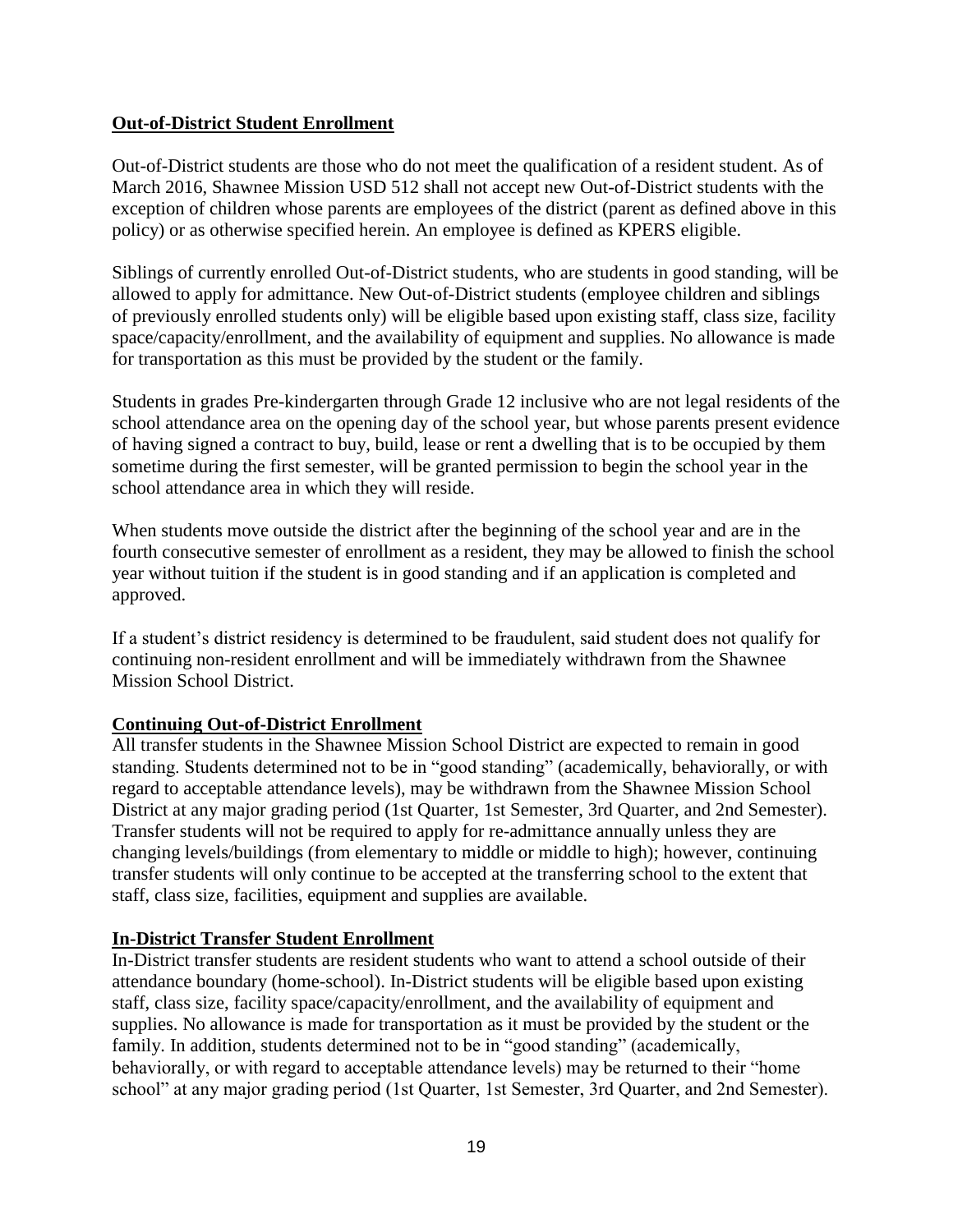## **Continuing In-District Transfer Enrollment**

All transfer students in the Shawnee Mission Schools are expected to remain in good standing. Students determined not to be in "good standing" (academically, behaviorally, or with regard to acceptable attendance levels), may be revoked at any major grading period (1st Quarter, 1st Semester, 3rd Quarter, and 2nd Semester) and the student will be required to re-enroll in their home-school. Transfer students will not be required to apply for re-admittance annually unless they are changing levels/buildings (from elementary to middle or middle to high); however, continuing transfer students will only continue to be accepted at the transferring school to the extent that staff, class size, facilities, equipment and supplies are available.

#### **Criteria for Out-of-District and In-District Transfer Continuing Enrollment ("Good Standing")**

All Out-of-District and In-District Transfer students must meet the following criteria: 17

• the student must be in good standing academically at the school he/she currently attends; "Good standing", academically, is defined as maintaining no less than a "C-" in every course on every quarterly grade report. Academic standing must be verified by official school documents;

• the student must be a citizen in good standing at the school he/she currently attends; a citizen in "good standing" is defined as having no suspensions or expulsions during the student's school career; no office referrals during the previous two school years in the Shawnee Mission School District. The student must submit as part of his/her initial non-resident/transfer application, official school documents verifying he/she is a citizen in "good standing";

• the student must demonstrate regular attendance habits; regular attendance habits is defined as no more than ten (10) days of absences during the previous school year (tardies to school or class may accumulate as absences); student attendance must be verified by official school attendance records.

## **WEATHER**

Whenever Shawnee Mission schools must be closed because of bad weather during the winter months these procedures will be used:

#### **Prior to the School Day:**

- (1) If the decision is made prior to the day of closing, the news media will be informed before 10:00 p.m.
- (2) If the decision is made after 10:00 p.m. of the night prior to the day of closing, the information will be provided to radio and television stations for the 6:00 a.m. and 6:30 a.m. newscasts.

#### **During the School Day:**

When it is necessary to close schools during the school day, the district will contact parents via Skylert messaging and communicate with local media sources. As much advance notice as possible will be provided. Parents should make prior plans for their children in the event the school is closed.